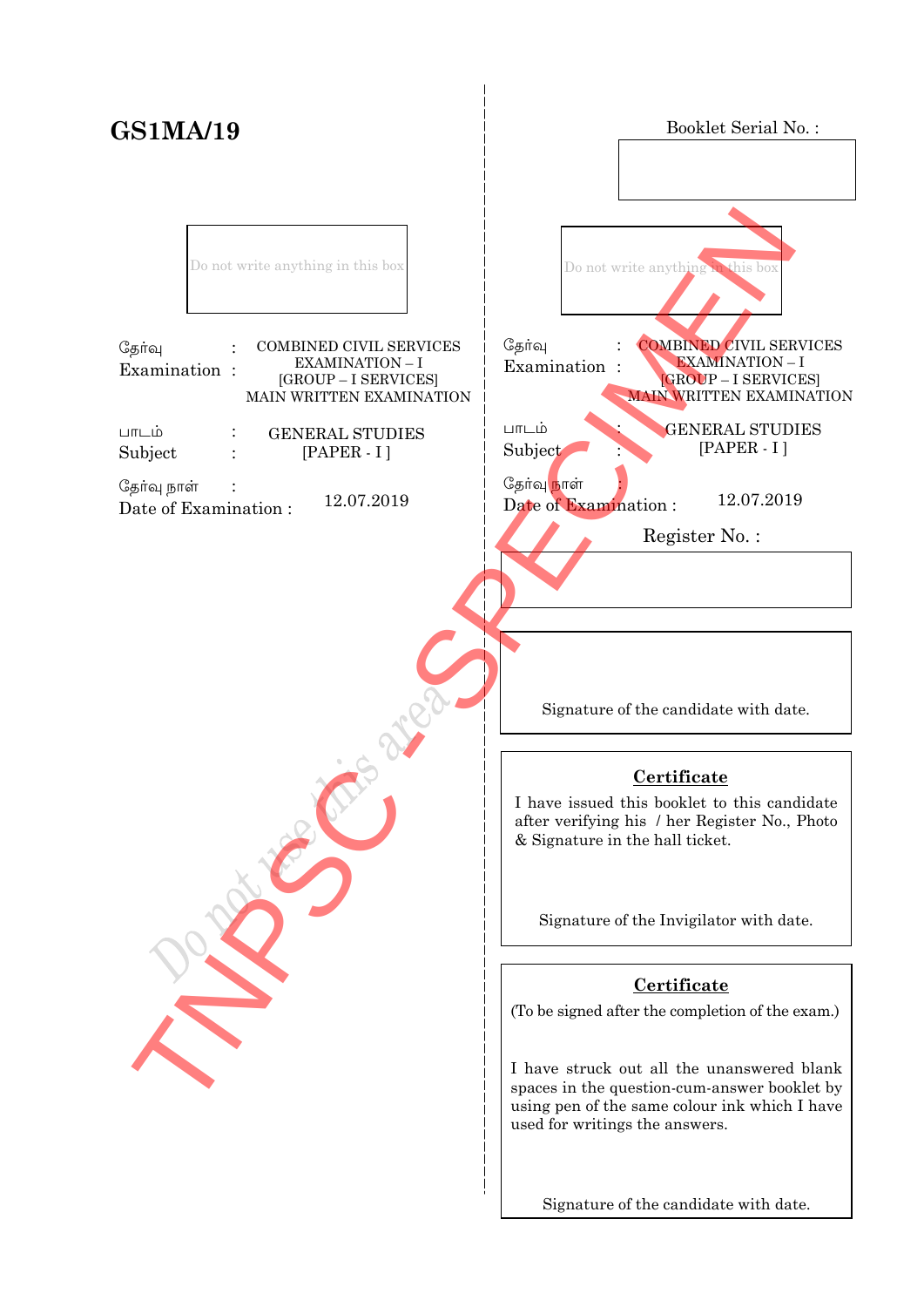# பொது அறிவு **GENERAL STUDIES** தாள் —  $\mathbf I$  $PAPER - I$

கால அளவு: மூன்று மணி நேரம்

Duration: 3 Hours

மொத்த மதிப்பெண்கள் : 250

Total Marks: 250

(இவ்வினா-விடைத்தாள் தொகுப்பு 64 பக்கங்களைக் கொண்டுள்ளது) (This question-cum answer booklet consists of 64 pages)

அறிவுரைகள்/Instructions

(கீம்க்கண்ட அறிவரைகளை விண்ணப்பகாரர்கள் கவறாமல் பின்பற்ற வேண்டும்) (Candidates shall comply with the following instructions)

விண்ணப்பதாரர்கள், இவ்வினா-விடைத்தாள் தொகுப்பு மொத்தம் 64 பக்கங்களைக் கொண்டுள்ளது  $1<sub>1</sub>$ என்பதை முதலில் உறுதி செய்து கொள்ள வேண்டும். இத்தொகுப்பில் ஏதேனும் குறைபாடிருப்பின், உடனடியாக வேறு தொகுப்பை தேர்வுக் கண்காணிப்பாளரிடம் கோரிப் பெற்றுக் கொள்ள வேண்டும்.

Candidates shall first ensure that this question-cum-answer booklet contains 64 pages. In case, if any defect is found in this booklet, they can request for replacement from the invigilator immediately.

ஒவ்வொரு வினாவிற்கும் தனித்தனியாக விடை எழுதுவதற்கென இடம் ஒதுக்கப்பட்டுள்ளது.  $\overline{2}$ . விண்ணப்பதாரா்கள் ஒவ்வொரு வினாவிற்கும் விடையளிக்க ஒதுக்கப்பட்ட இடத்தில் மட்டுமே விடையளிக்க வேண்டும். விடையளி<mark>க்</mark>க ஒதுக்கப்பட்ட இடத்திற்கு வெளியே எதையும் எழுதக்கூடாது.

Space has been provided to write the answer for each question. Candidates have to answer the questions only in the space provided for that question. They should not write anything outside the space provided.

3. விண்ணப்பதாரா்<mark>க</mark>ள் வினாத்தாளின் ஒவ்வொரு பிரிவிலும் அறிவுறுத்தப்பட்டுள்ள எண்ணிக்கையிலான வினாக்களுக்கு மட்டுமே விடையளிக்க வேண்டும். அதற்கு மிகையான எண்ணிக்கையிலான வினாக்களுக்கு <mark>விடையளி</mark>த்தால், ஒவ்வொரு பிரிவின் முடிவிலும் மிகையான எண்ணிக்கையில் விடையளிக்கப்பட்டவை கணக்கில் எடுக்குக்கொள்ளப்பட மாட்டாது.

Candidates should answer as many number of questions as instructed in the question paper in each section. If more than the required number of questions are answered, the answers written at the end of each section will not be taken into account.

 $4<sup>4</sup>$ இவ்வினா-விடைத் தொகுப்பில் வினாக்கள் தமிழ் மற்றும் ஆங்கில வடிவங்களில் உள்ளன. அனைத்து இனங்களிலும் ஆங்கில வடிவில் தரப்பட்டுள்ள குறிப்புகளே முடிவானவை.

In this question-cum-answer booklet, questions are in Tamil and English versions. In all matters, English version is final.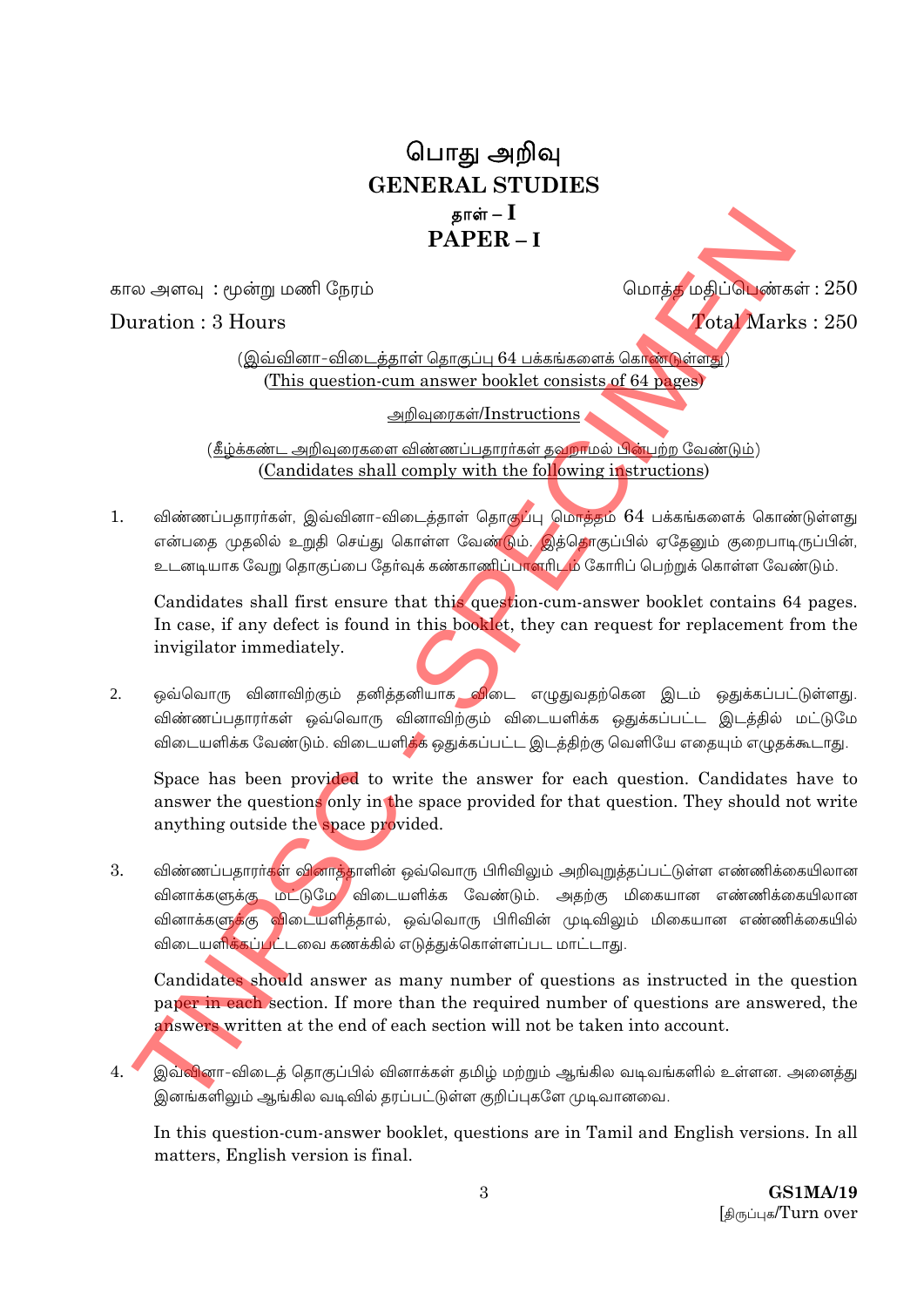$5<sub>1</sub>$ விண்ணப்பத்தாரர்கள் இந்த வினா-விடைத் தொகுப்பிலிருந்து எந்தத் தாளையும் கிழித்துவிடக் கூடாது.

Candidates should not tear off any leaves from this question-cum-answer booklet.

6. இத்தேர்வை பொறுத்தவரை, அழகாக எழுதுவதற்காகவும், பிழையில்லாம<mark>ல் எழுதுவதற்</mark>காகவும் தனியாக மதிப்பெண்கள் ஒதுக்கப்படவில்லை.

There is no reservation of marks for neatness of writing and correctness of spelling in respect of this examination.

7. விண்ணப்பதாரா்கள் கடித வடிவிலான வினாக்களுக்கு விடையளிக்<mark>கும் பொழுது தங்களது பெயரையோ,</mark> பதிவெண்ணையோ எழுதக்கூடாது. தங்களது பெயரில் கையொப்பமிடவும் அனுமதியில்லை. அவ்வாறான வினாக்களுக்கு பதிலளிக்கும்பொழுது வினாக்களில<mark>் குறிப்ப</mark>ிடப்பட்டுள்ள பெயர் மற்றும் முகவரியையே பயன்படுத்தவேண்டும்.

வினாக்களில் பெயர், முகவரி ஆகியவை கு<mark>றிப்பிடப்ப</mark>டவில்லையெனில், 'அனுப்புநர்', 'பெறுநா்' முகவரிகளில் அ ஆ இ அல்லது எக்ஸ் ஒய் இசட் அல்லது <mark>எ</mark>க்ஸ் எக்ஸ் எக்ஸ் போன்ற பொதுப் பெயர்களை மட்டுமே எழுதவேண்டும்.

Candidates should not write their name, register number while answering letter type questions. Putting signature in their name is also not permitted. To answer such questions, the name & address given in the questions alone should be used.

If no name is given in the questions, they should write the general names like ABC or XYZ or XXX in 'From' and 'To' addresses.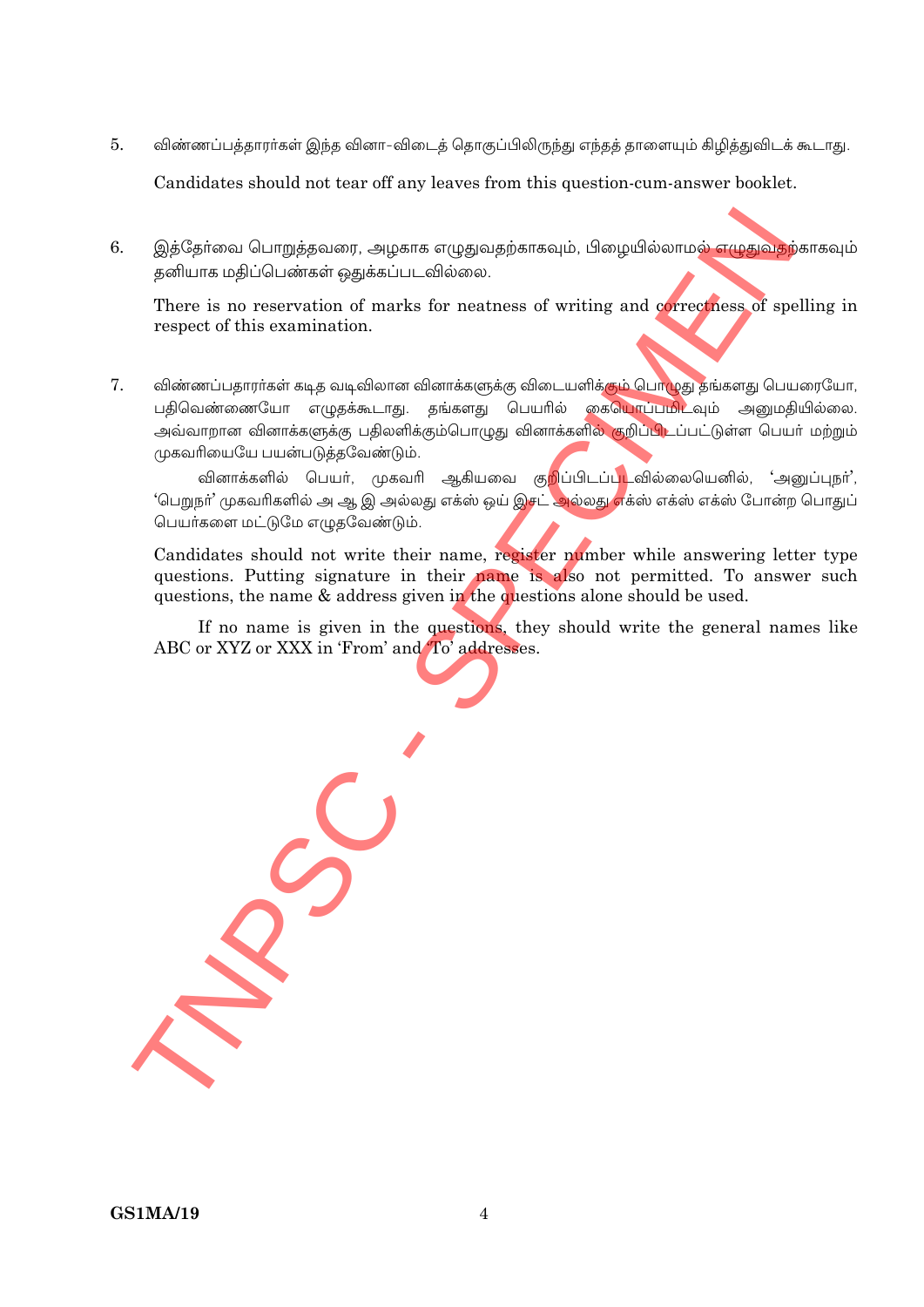$UNIT-I$ பிரிவு — அ  $SECTION - A$ குறிப்பு : ஒவ்வொரு வினாவிற்கும் 150 சொ**ற்களுக்கு மிகாமல்** வி**டையளிக்க**வும்.  $i)$  $Note:$ Answer not exceeding 150 words each.  $\overline{ii}$ ஒவ்வொரு வினாவிற்கும் **பத்து மதிப்பெண்கள்**. Each question carries ten marks.  $\overline{iii}$ கொடுக்கப்பட்டுள்ள **ஐந்து** வினாக்களில் எவையேனும் **நான்கு** வினாக்களுக்கு மட்டும் விடையளிக்கவும். Answer any four questions out of five questions.  $(4 \times 10 = 40)$ Q.No. நமது தேசிய இலச்சினை பற்றி விளக்குக. மேலும் இந்திய தேசிய இயற்கைச் சின்னங்களை  $\mathbf{1}$ வரிசைப்படுத்துக. Explain about our National Emblem and list out our National Natural Symbols of India. விடை / ANSWER

அலகு —  $I$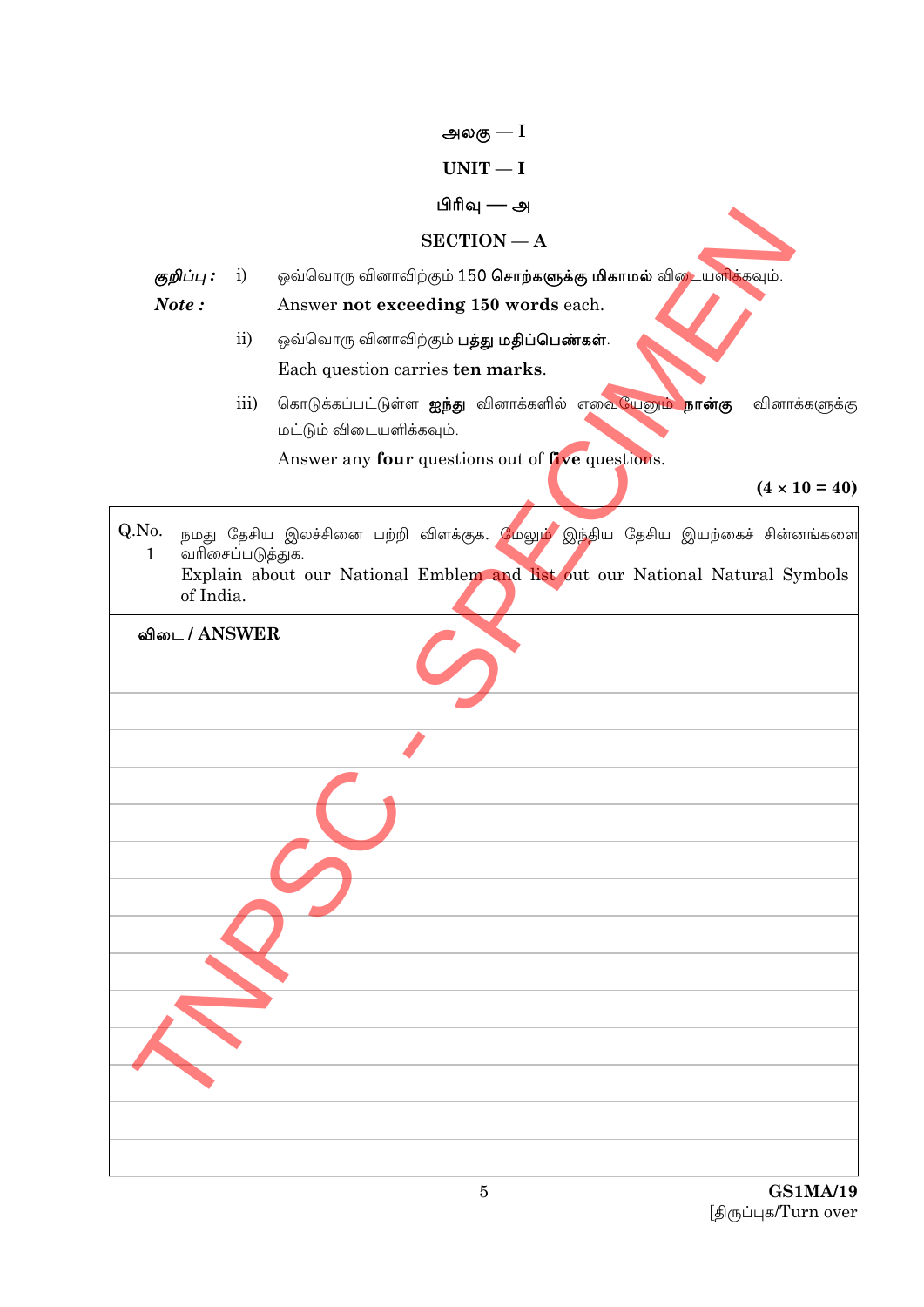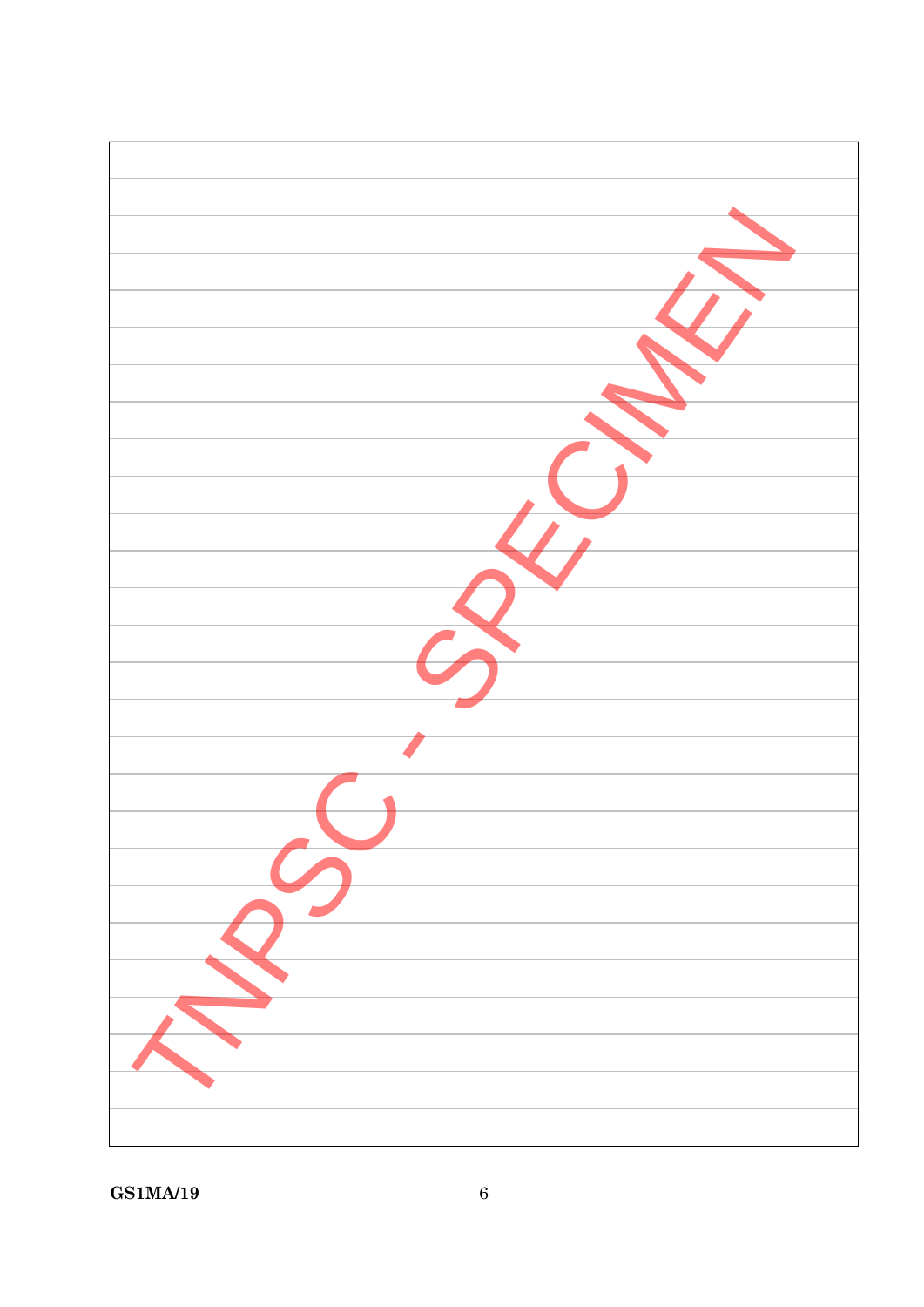| Q.No.<br>$\sqrt{2}$ | மதுரை காந்தி என அழைக்கப்பட்டவா் யாா்? அவரது சாதனைகளை வாிசைப்படுத்து.    |
|---------------------|-------------------------------------------------------------------------|
|                     | Who was popularly called as Madurai Gandhi? Enumerate his achievements. |
|                     | விடை / ANSWER                                                           |
|                     |                                                                         |
|                     |                                                                         |
|                     |                                                                         |
|                     |                                                                         |
|                     |                                                                         |
|                     |                                                                         |
|                     |                                                                         |
|                     |                                                                         |
|                     |                                                                         |
|                     |                                                                         |
|                     |                                                                         |
|                     |                                                                         |
|                     |                                                                         |
|                     |                                                                         |
|                     |                                                                         |
|                     |                                                                         |
|                     |                                                                         |
|                     |                                                                         |
|                     |                                                                         |
|                     |                                                                         |
|                     |                                                                         |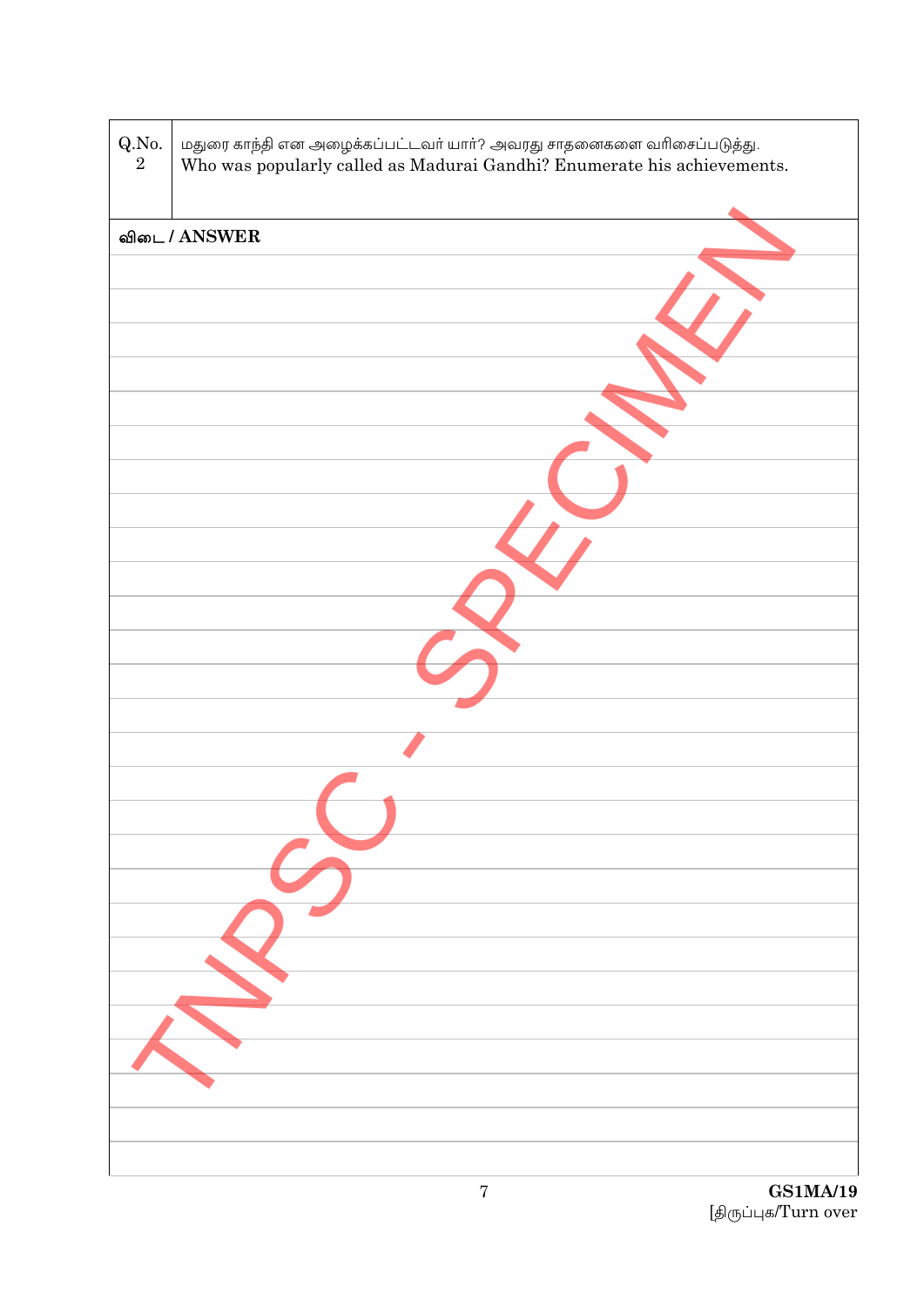| Q.No.<br>1773–ம் ஆண்டு ஒழுங்கு முறைச்சட்டத்தின் முக்கிய சரத்துக்களை விவாதி.<br>Discuss the important provisions of the Regulating Act of 1773.<br>$\boldsymbol{3}$ |
|--------------------------------------------------------------------------------------------------------------------------------------------------------------------|
|                                                                                                                                                                    |
| விடை / ANSWER                                                                                                                                                      |
|                                                                                                                                                                    |
|                                                                                                                                                                    |
|                                                                                                                                                                    |
|                                                                                                                                                                    |
|                                                                                                                                                                    |
|                                                                                                                                                                    |
|                                                                                                                                                                    |
|                                                                                                                                                                    |
|                                                                                                                                                                    |
|                                                                                                                                                                    |
|                                                                                                                                                                    |
|                                                                                                                                                                    |
|                                                                                                                                                                    |
|                                                                                                                                                                    |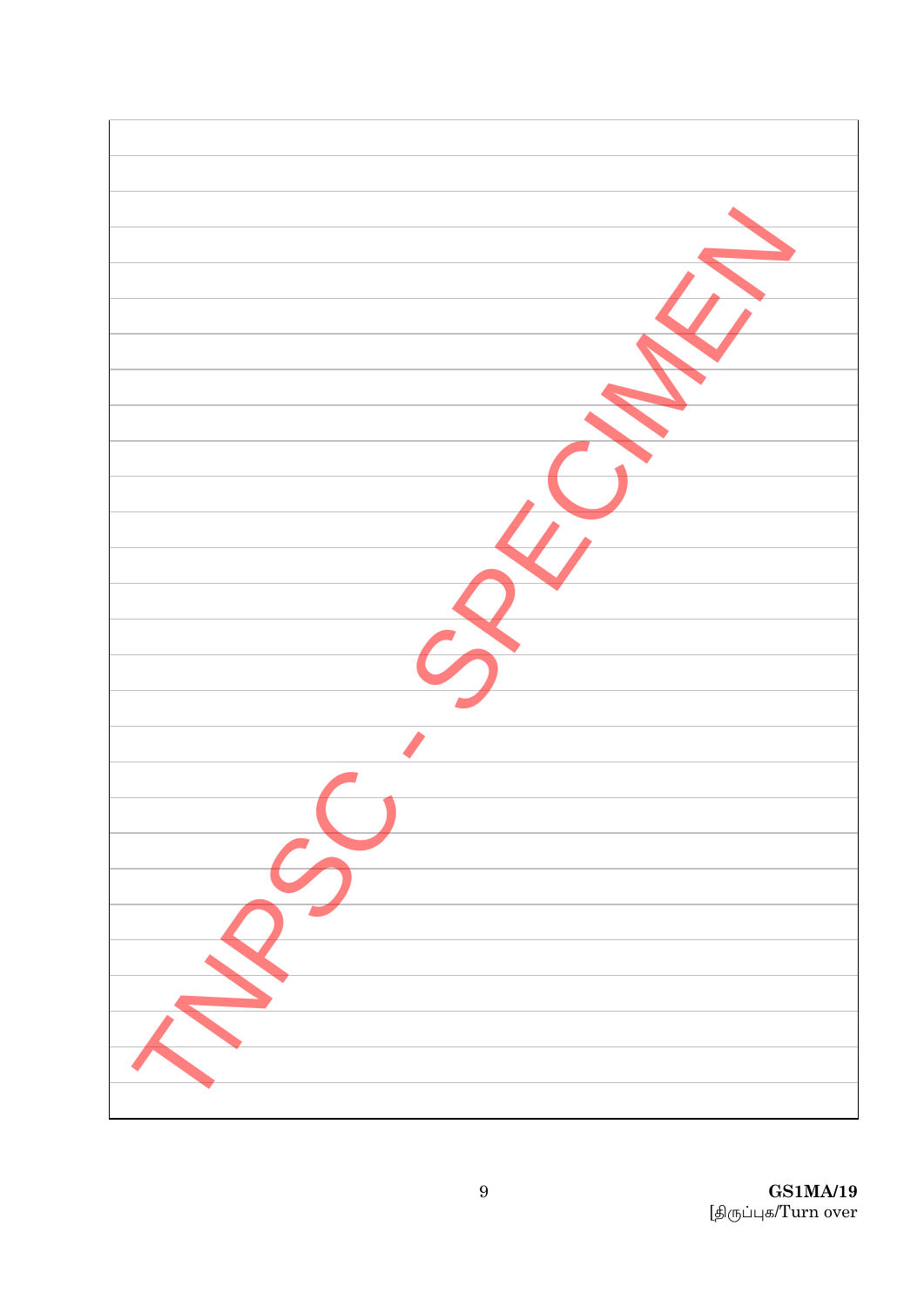| Q.No.<br>$\overline{4}$ | மக்களை தேசிய இயக்கத்தில் பங்குபெற செய்திட காந்தியடிகள் ஆரம்பித்த பல்வேறு இயக்க<br>நடவடிக்கைகளைப் பற்றி விவாதி. |
|-------------------------|----------------------------------------------------------------------------------------------------------------|
|                         | Discuss the various movements started by Gandhiji to draw the participation of<br>mass into National movement. |
|                         | விடை / ANSWER                                                                                                  |
|                         |                                                                                                                |
|                         |                                                                                                                |
|                         |                                                                                                                |
|                         |                                                                                                                |
|                         |                                                                                                                |
|                         |                                                                                                                |
|                         |                                                                                                                |
|                         |                                                                                                                |
|                         |                                                                                                                |
|                         |                                                                                                                |
|                         |                                                                                                                |
|                         |                                                                                                                |
|                         |                                                                                                                |
|                         |                                                                                                                |
|                         |                                                                                                                |
|                         |                                                                                                                |
|                         |                                                                                                                |
|                         |                                                                                                                |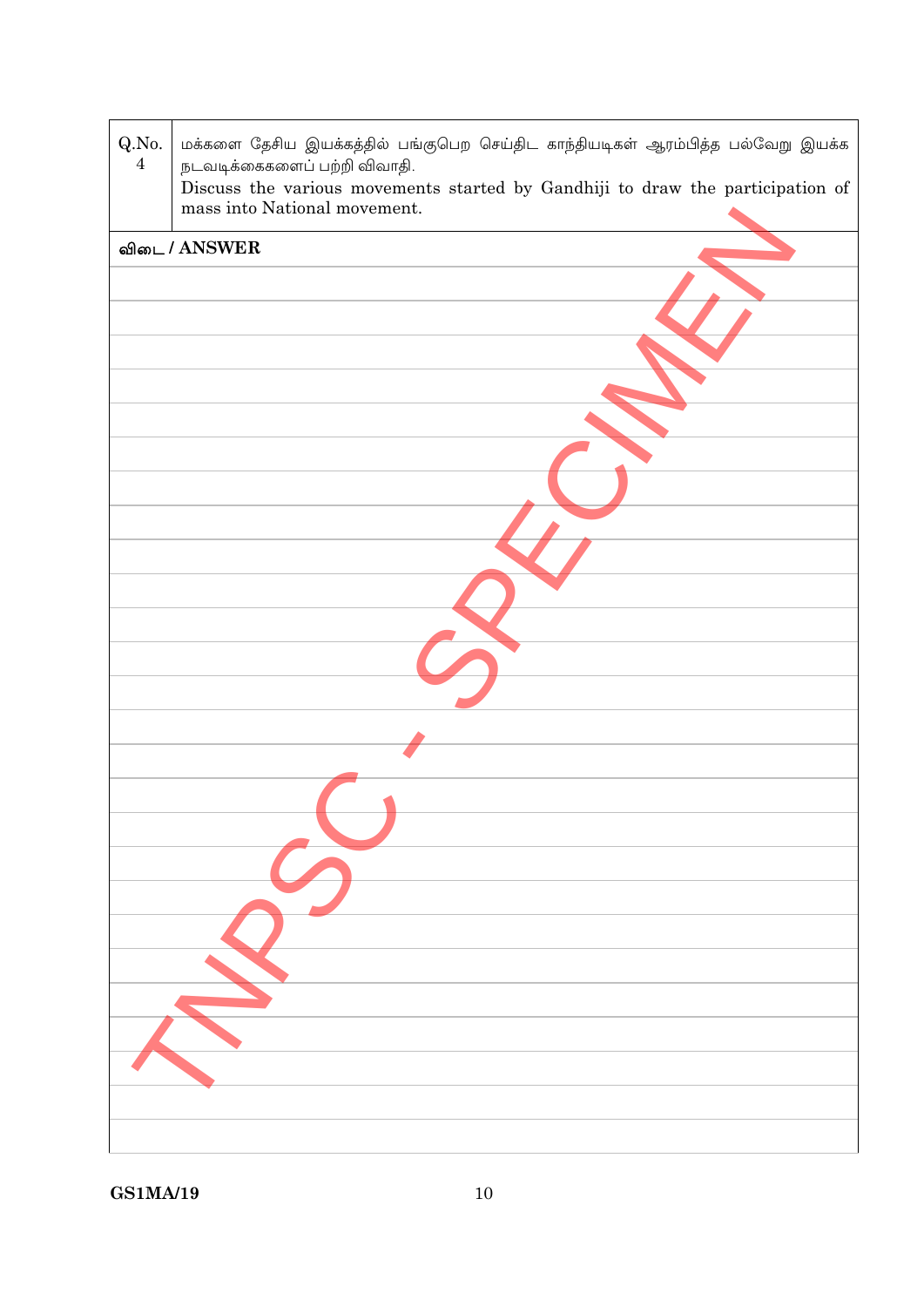| Q.No.<br>$\bf 5$ | காலனியாதிக்கத்தின் கீழ் இந்தியா <mark>வ</mark> ில் ஏற்பட்ட விவசாய எழுச்சிகளை விவரி.<br>Describe the Peasant uprisings during colonial rule in India. |
|------------------|------------------------------------------------------------------------------------------------------------------------------------------------------|
|                  | விடை / ANSWER                                                                                                                                        |
|                  |                                                                                                                                                      |
|                  |                                                                                                                                                      |
|                  |                                                                                                                                                      |
|                  |                                                                                                                                                      |
|                  |                                                                                                                                                      |
|                  |                                                                                                                                                      |
|                  |                                                                                                                                                      |
|                  |                                                                                                                                                      |
|                  |                                                                                                                                                      |
|                  |                                                                                                                                                      |
|                  |                                                                                                                                                      |
|                  |                                                                                                                                                      |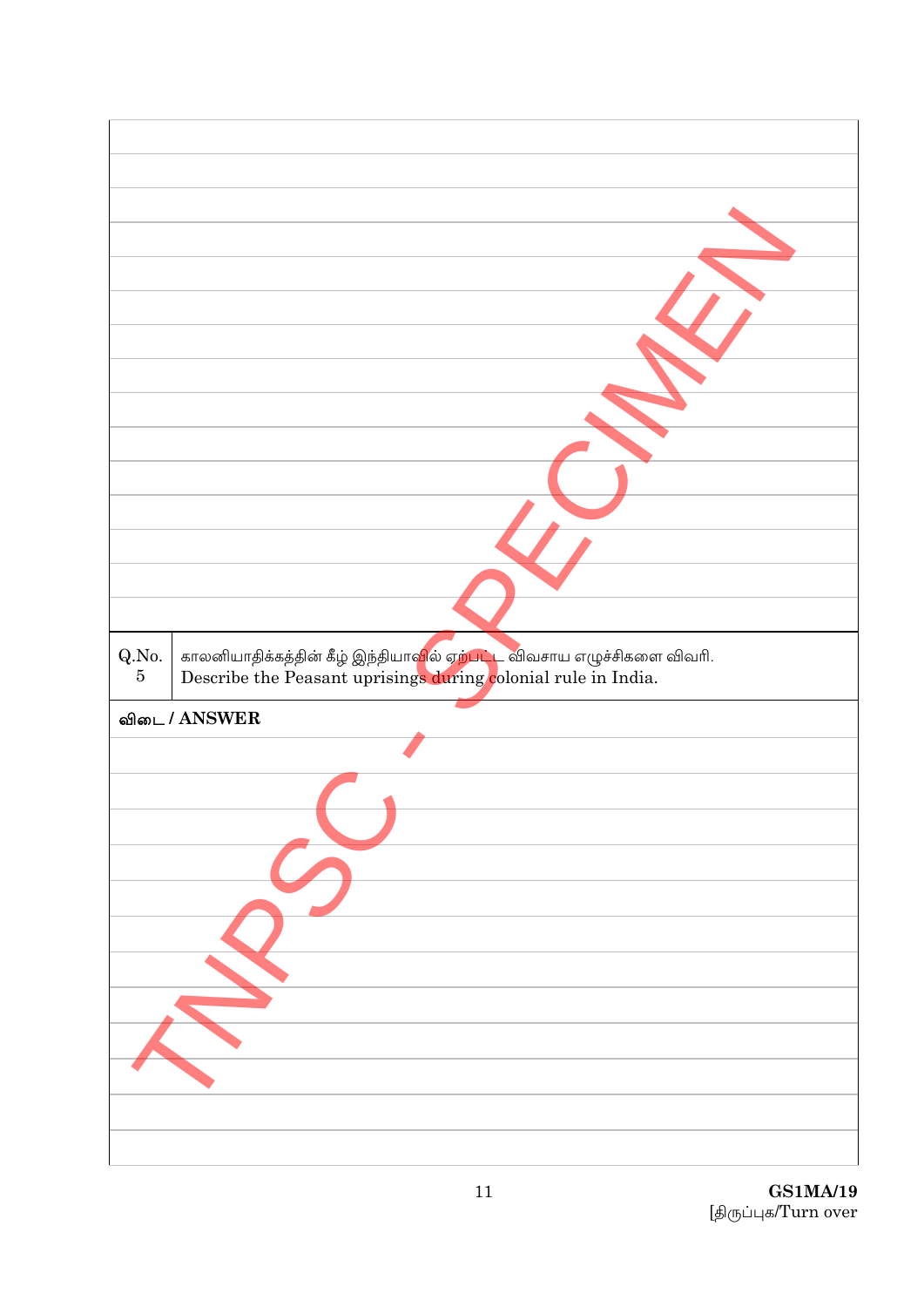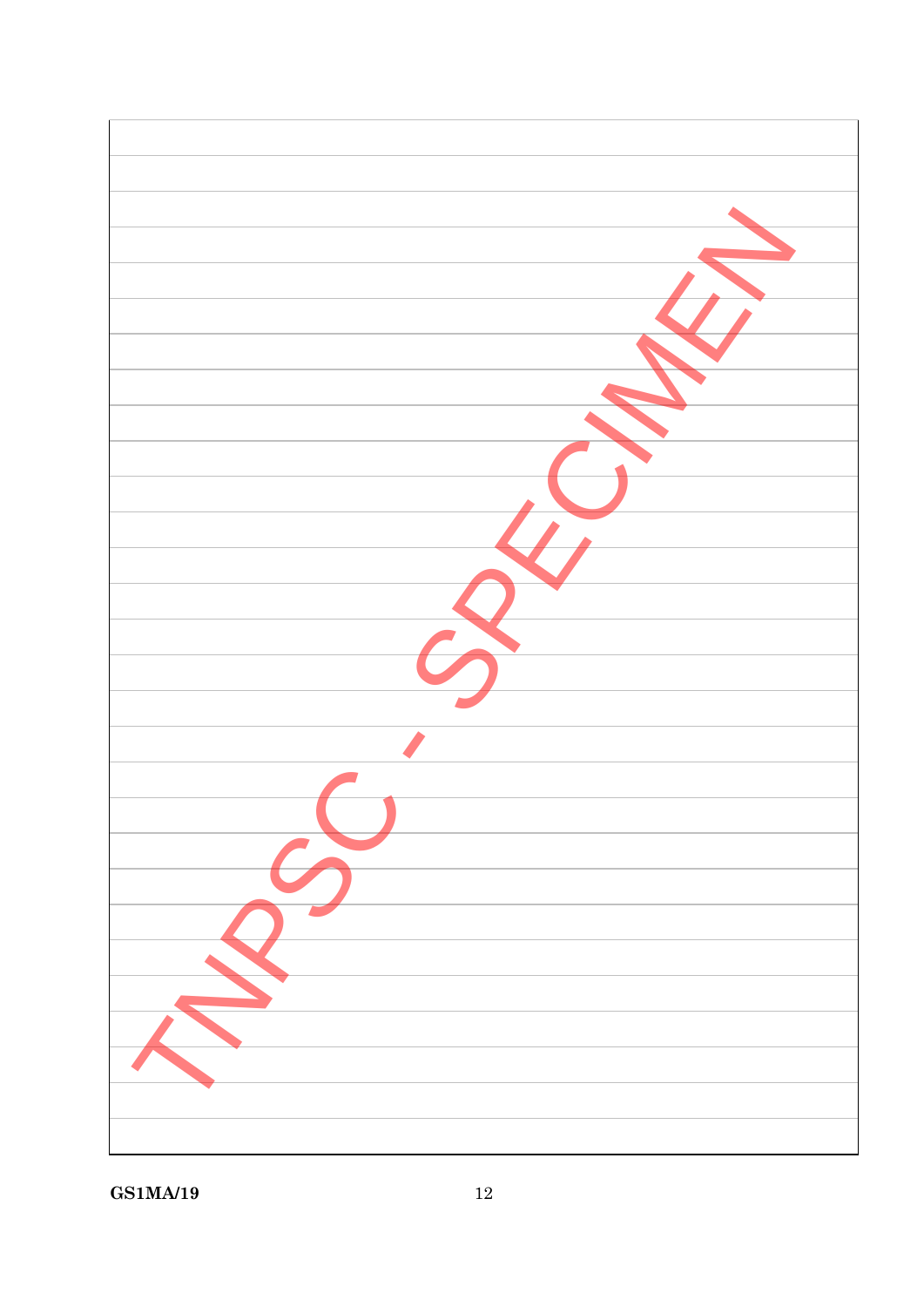#### பிரிவு — ஆ

#### $SECTION - B$

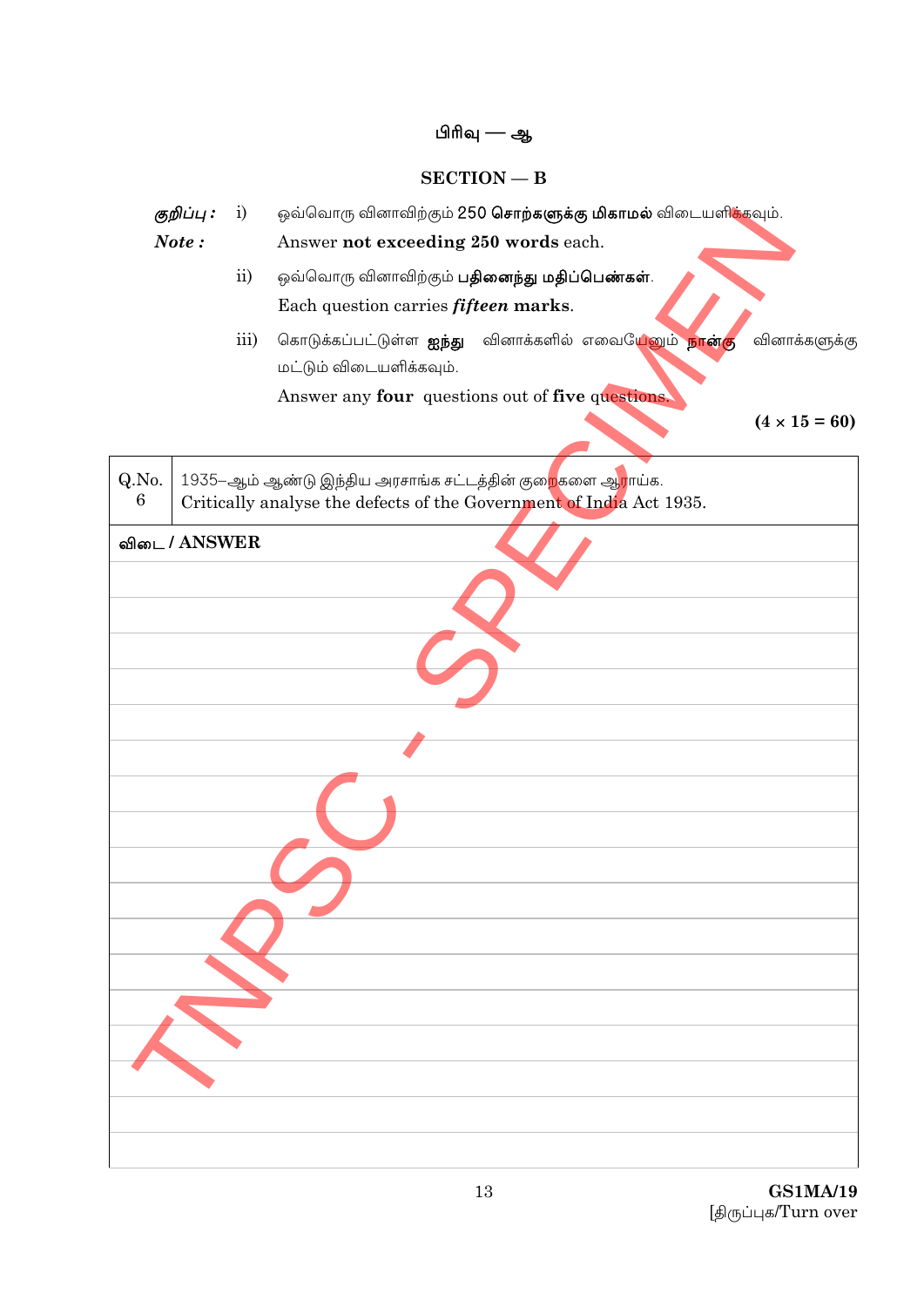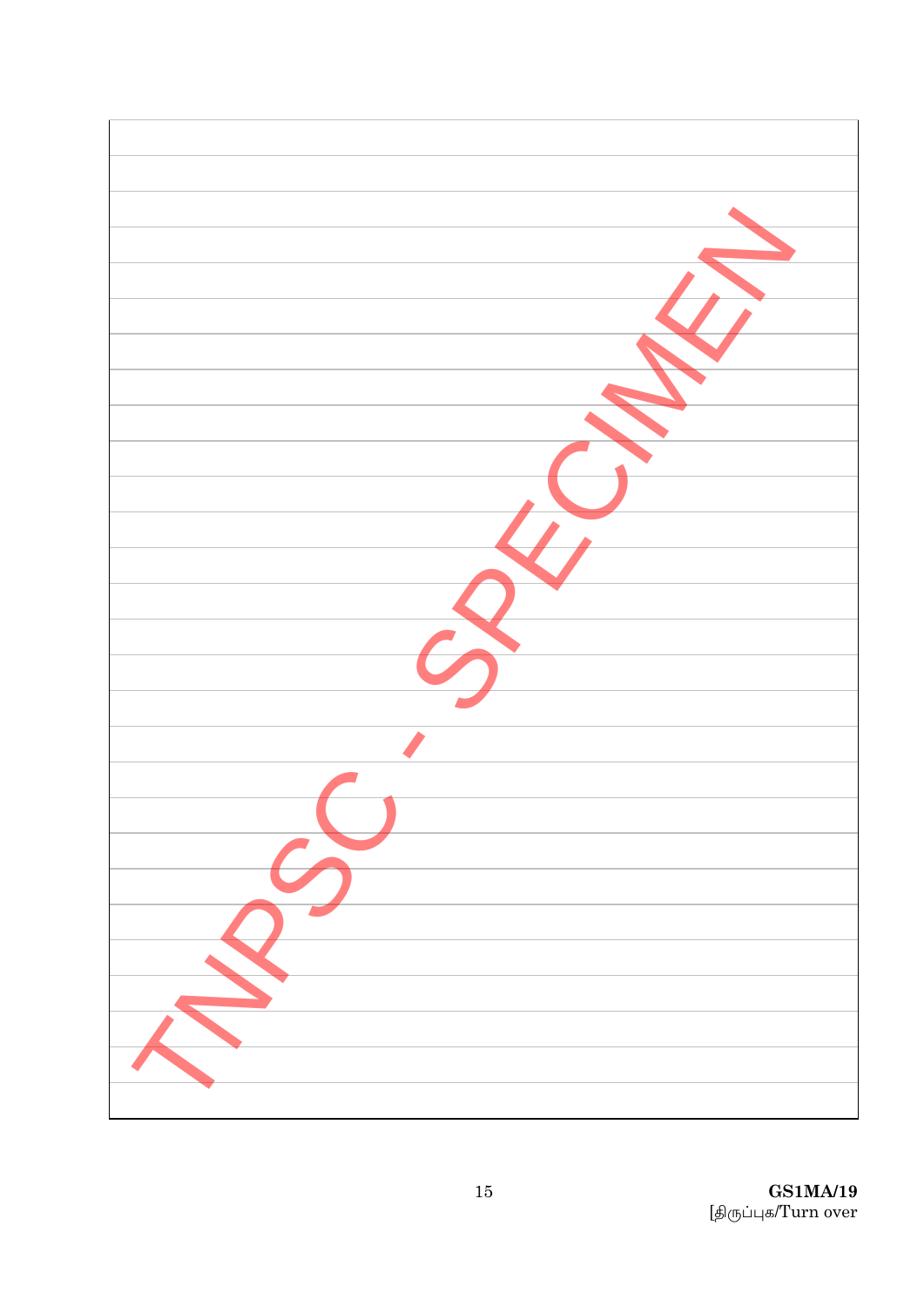| Q.No.<br>$\overline{7}$ | இந்தியாவில் பிரிட்டிஷ் ஆட்சியின் விளைவாக கிராமப்புற பொருளாதாரம் சீரழிந்தது —<br>திறனாய்வு செய். |
|-------------------------|-------------------------------------------------------------------------------------------------|
|                         | There was a disintegration of Rural Economy due to the impact of British Rule in                |
|                         | India - Analyse.<br>விடை / ANSWER                                                               |
|                         |                                                                                                 |
|                         |                                                                                                 |
|                         |                                                                                                 |
|                         |                                                                                                 |
|                         |                                                                                                 |
|                         |                                                                                                 |
|                         |                                                                                                 |
|                         |                                                                                                 |
|                         |                                                                                                 |
|                         |                                                                                                 |
|                         |                                                                                                 |
|                         |                                                                                                 |
|                         |                                                                                                 |
|                         |                                                                                                 |
|                         |                                                                                                 |
|                         |                                                                                                 |
|                         |                                                                                                 |
|                         |                                                                                                 |
|                         |                                                                                                 |
|                         |                                                                                                 |
|                         |                                                                                                 |
|                         |                                                                                                 |
|                         |                                                                                                 |
|                         |                                                                                                 |
| <b>GS1MA/19</b>         | $16\,$                                                                                          |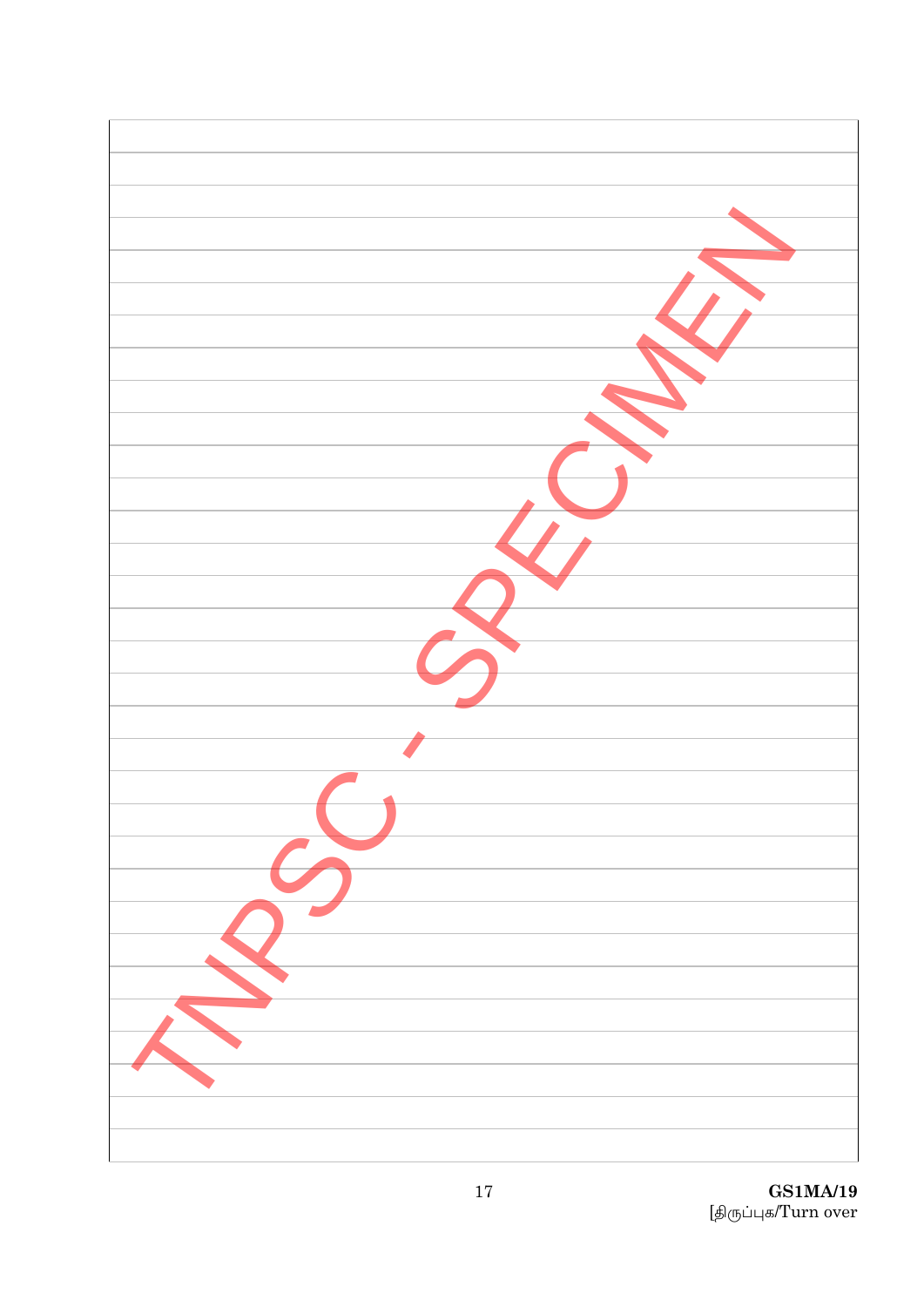| Q.No.<br>$8\,$ | சமூக நீதியின் மேம்பாட்டிற்கு பெரியார் <mark>ஈ.வெ.ரா</mark> . ஆற்றிய பங்கினை மதிப்பிடுக.<br>Evaluate the contribution of Periyar E.V.R. in the promotion of Social Justice. |
|----------------|----------------------------------------------------------------------------------------------------------------------------------------------------------------------------|
|                | விடை / ANSWER                                                                                                                                                              |
|                |                                                                                                                                                                            |
|                |                                                                                                                                                                            |
|                |                                                                                                                                                                            |
|                |                                                                                                                                                                            |
|                |                                                                                                                                                                            |
|                |                                                                                                                                                                            |
|                |                                                                                                                                                                            |
|                |                                                                                                                                                                            |
|                |                                                                                                                                                                            |
|                |                                                                                                                                                                            |
|                |                                                                                                                                                                            |
|                |                                                                                                                                                                            |
|                |                                                                                                                                                                            |
|                |                                                                                                                                                                            |
|                |                                                                                                                                                                            |
|                |                                                                                                                                                                            |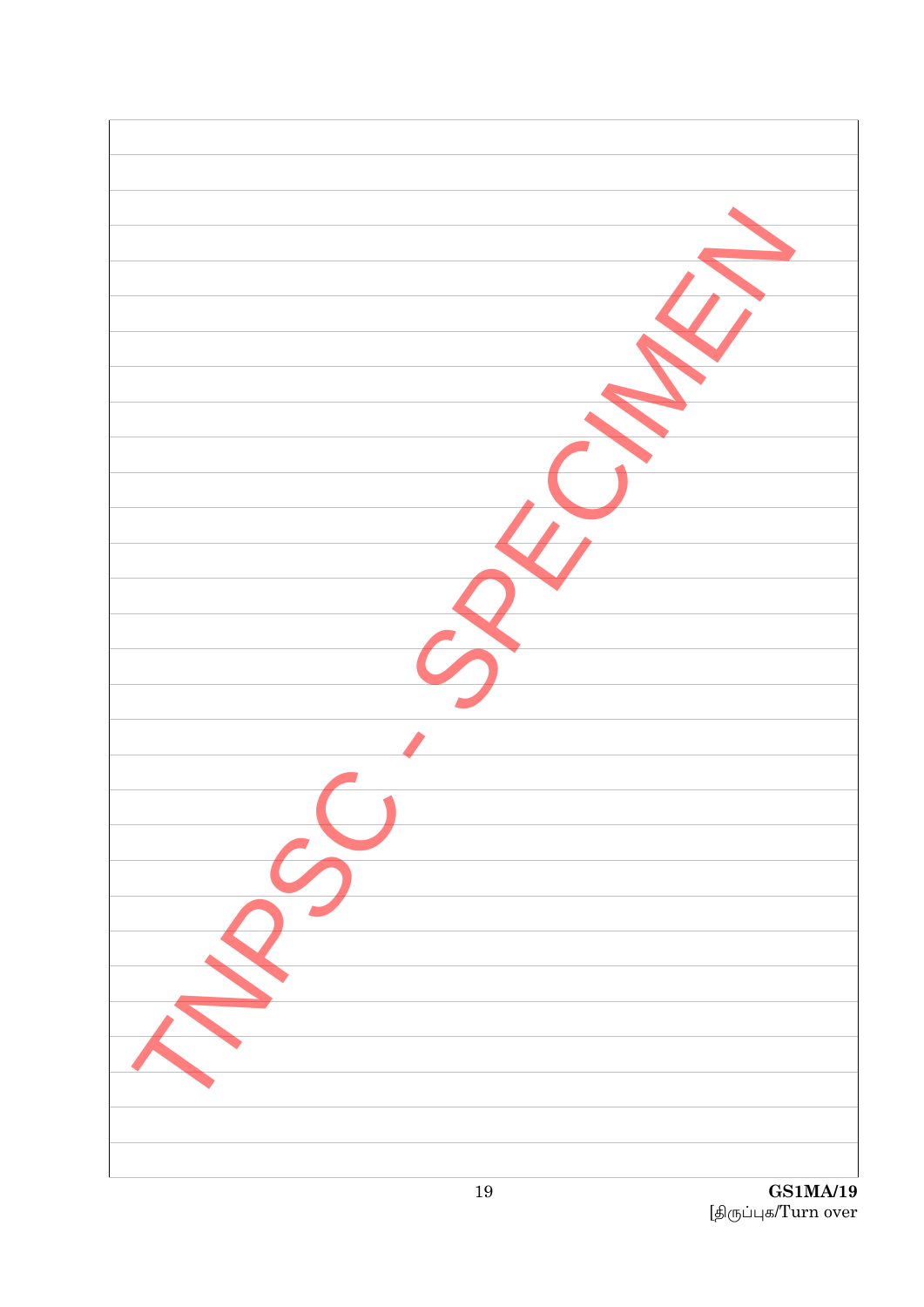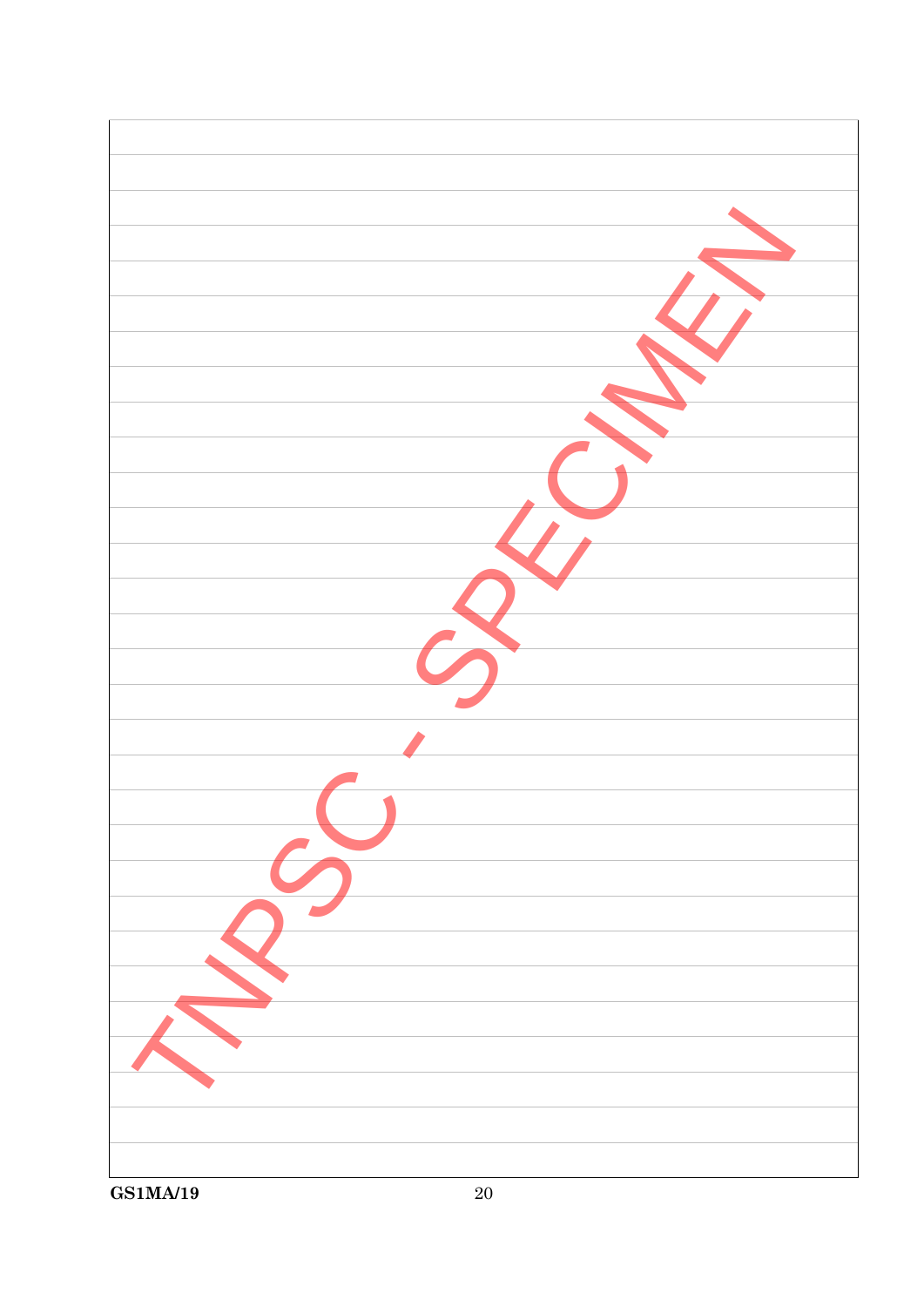| Q.No.<br>$\boldsymbol{9}$ | இந்திய தேசிய காங்கிரஸ் வெறும் கட்சி மட்டும் அல்ல இந்திய சுதந்திரப் போராட்டத்தின் ஒரு<br>அங்கம் – திறனாய்வு செய்.        |
|---------------------------|-------------------------------------------------------------------------------------------------------------------------|
|                           | The Indian National Congress was not merely a party, but an integral part of the<br>Indian National Movement - Analyse. |
|                           | விடை / ANSWER                                                                                                           |
|                           |                                                                                                                         |
|                           |                                                                                                                         |
|                           |                                                                                                                         |
|                           |                                                                                                                         |
|                           |                                                                                                                         |
|                           |                                                                                                                         |
|                           |                                                                                                                         |
|                           |                                                                                                                         |
|                           |                                                                                                                         |
|                           |                                                                                                                         |
|                           |                                                                                                                         |
|                           |                                                                                                                         |
|                           |                                                                                                                         |
|                           |                                                                                                                         |
|                           |                                                                                                                         |
|                           |                                                                                                                         |
|                           |                                                                                                                         |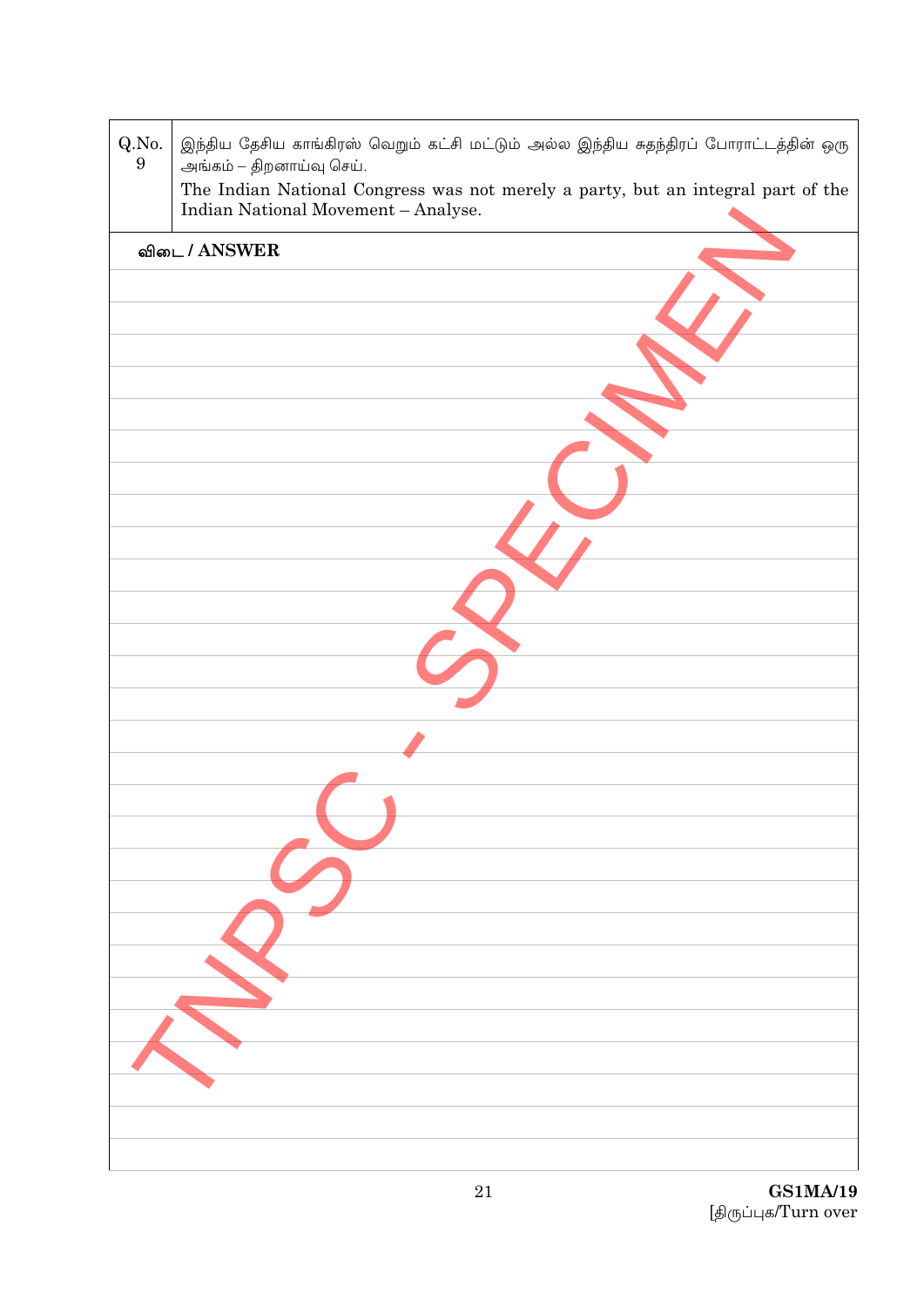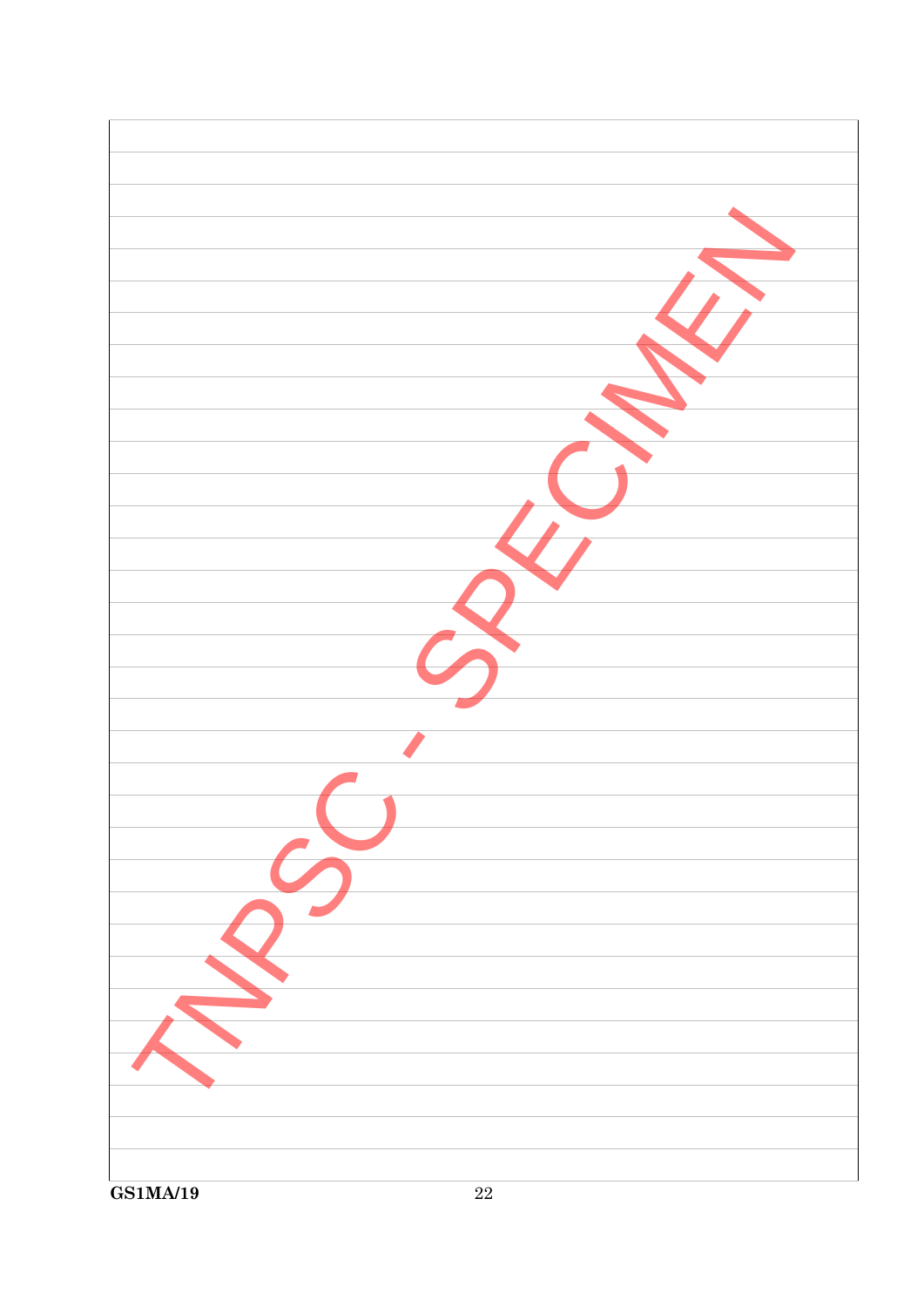| Q.No. | ஐரோப்பிய படையெடுப்பின் துவக்க கால கட் <mark>ட</mark> த்தில், இந்தியா்களின் பழமையான போா்                                                    |
|-------|--------------------------------------------------------------------------------------------------------------------------------------------|
| 10    | நடவடிக்கைகளுக்கு முன் ஆங்கில கடல் <mark>ஆதிக்க</mark> ம் எவ்வாறு உயா்ந்திருந்தது என்பதை விளக்குக.                                          |
|       | During the Advent of European invasion - Explain how the naval force of the<br>English became superior before the outmoded Indian Warfare. |
|       |                                                                                                                                            |
|       | விடை / ANSWER                                                                                                                              |
|       |                                                                                                                                            |
|       |                                                                                                                                            |
|       |                                                                                                                                            |
|       |                                                                                                                                            |
|       |                                                                                                                                            |
|       |                                                                                                                                            |
|       |                                                                                                                                            |
|       |                                                                                                                                            |
|       |                                                                                                                                            |
|       |                                                                                                                                            |
|       |                                                                                                                                            |
|       |                                                                                                                                            |
|       |                                                                                                                                            |
|       |                                                                                                                                            |
|       |                                                                                                                                            |
|       |                                                                                                                                            |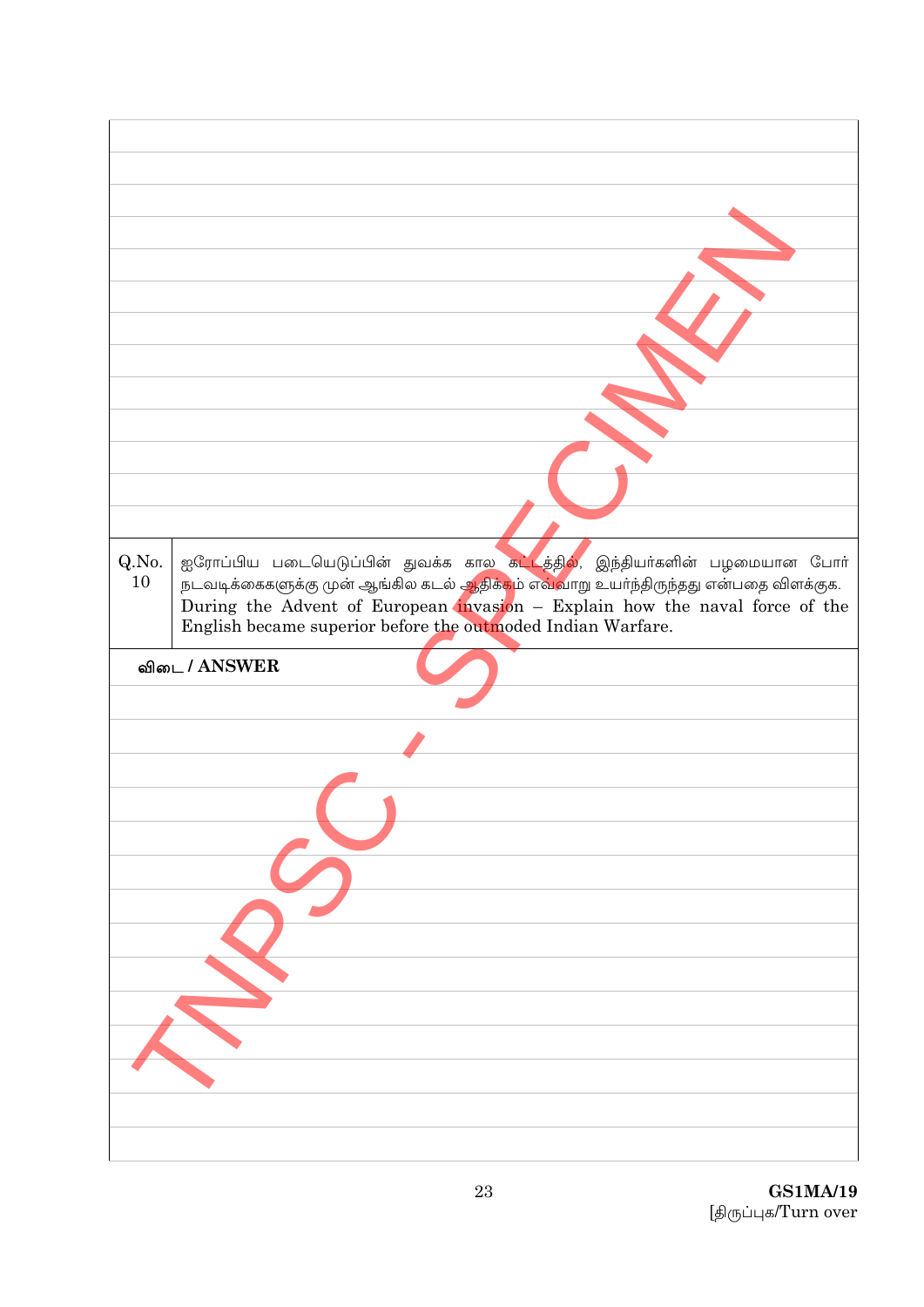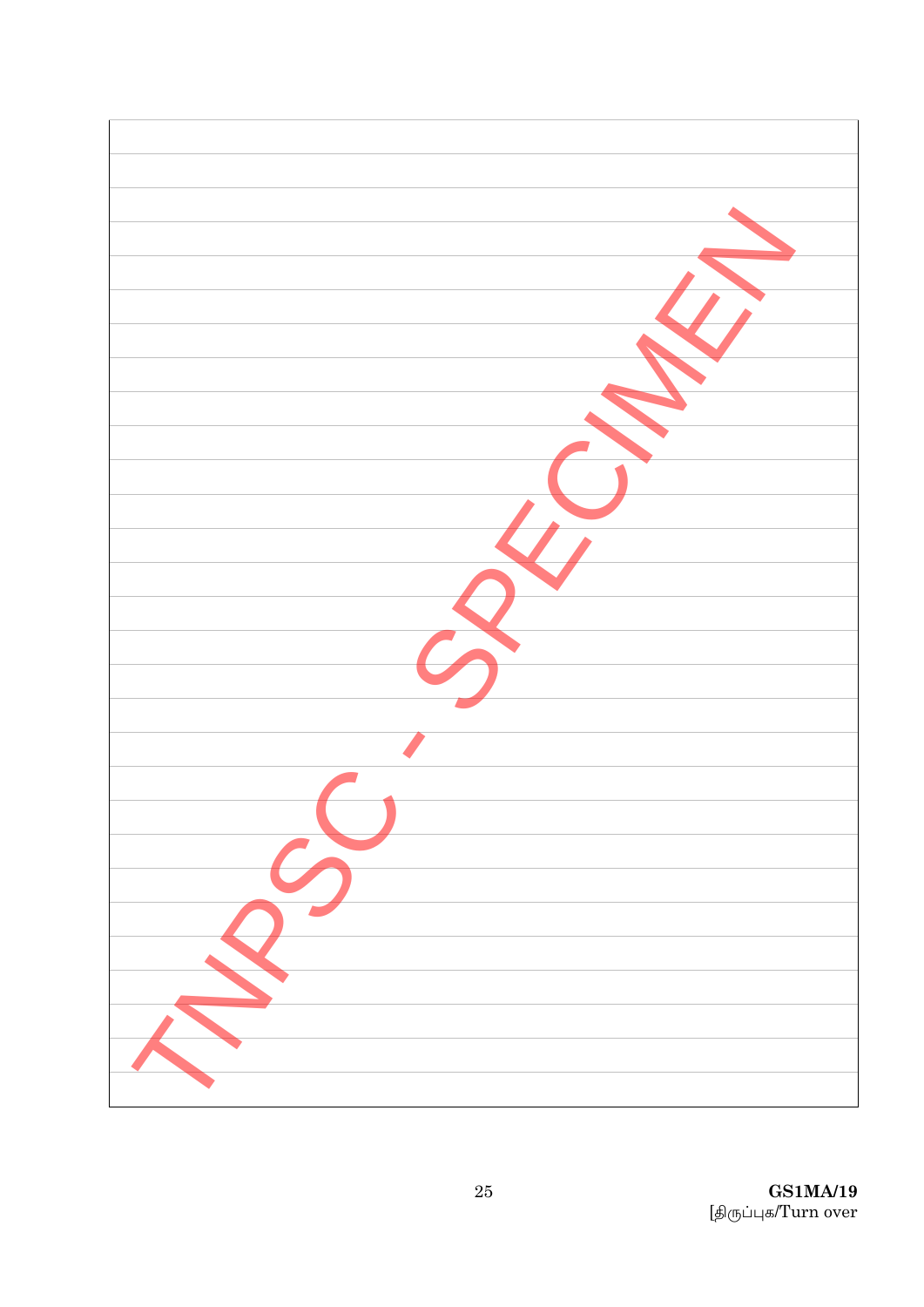அலகு —  $II$  $UNIT - II$ பிரிவு — அ  $SECTION - A$ குறிப்பு : ஒவ்வொரு வினாவிற்கும் 150 சொ**ற்களுக்கு மிகாமல்** வி**டையளிக்க**வும்.  $\mathbf{i}$ Note: Answer not exceeding 150 words each. ஒவ்வொரு வினாவிற்கும் **பத்து மதிப்பெண்கள்**.  $ii)$ Each question carries ten marks. iii) கொடுக்கப்பட்டுள்ள **ஐந்து** வினாக்களில் எவையேனும் **நான்கு** வினாக்களுக்கு மட்டும் விடையளிக்கவும். Answer any four questions out of five questions.  $(4 \times 10 = 40)$ Q.No. இந்தியாவில் பெண்களுக்கான குறைதீர்க்கும் முறைகளை ஆய்க. 11 Examine the Grievance Redressal mechanisms for women in India.

| விடை / ANSWER |
|---------------|
|               |
|               |
|               |
|               |
|               |
|               |
|               |
|               |
|               |
|               |
|               |
|               |
|               |
|               |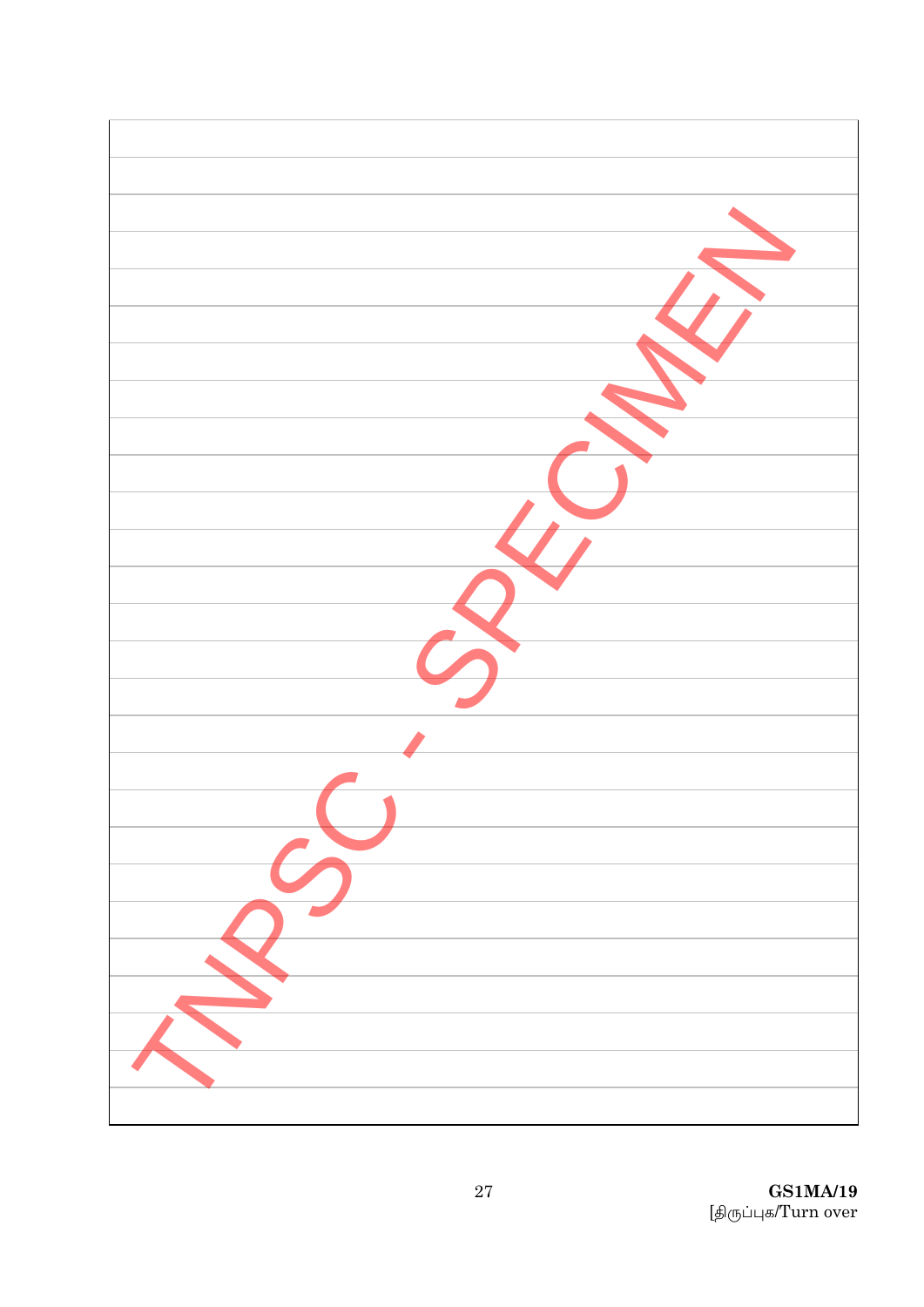| Q.No.<br>$12\,$ | குழந்தை உரிமை<br>பாதுகாப்பு தேசிய ஆணையானது எந்த மாதிரியான செயல்களை<br>கண்காணிக்கிறது?                   |
|-----------------|---------------------------------------------------------------------------------------------------------|
|                 | What are the activities monitored by the National Commission for Protection of<br>Child Rights (NCPCR)? |
|                 | விடை / ANSWER                                                                                           |
|                 |                                                                                                         |
|                 |                                                                                                         |
|                 |                                                                                                         |
|                 |                                                                                                         |
|                 |                                                                                                         |
|                 |                                                                                                         |
|                 |                                                                                                         |
|                 |                                                                                                         |
|                 |                                                                                                         |
|                 |                                                                                                         |
|                 |                                                                                                         |
|                 |                                                                                                         |
|                 |                                                                                                         |
|                 |                                                                                                         |
|                 |                                                                                                         |
|                 |                                                                                                         |
|                 |                                                                                                         |
|                 |                                                                                                         |
|                 |                                                                                                         |
|                 |                                                                                                         |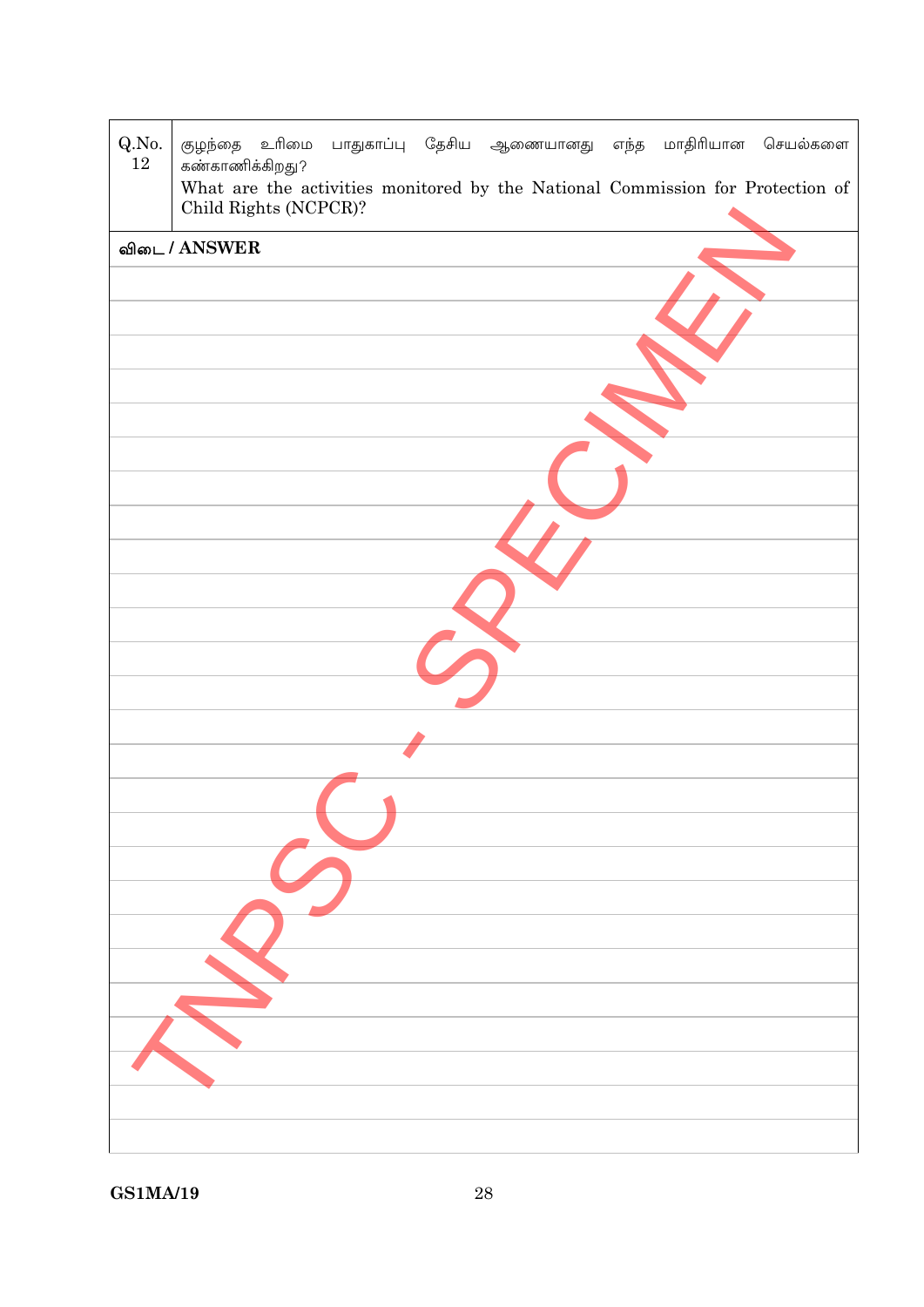| Q.No.<br>13 | இந்தியாவில், அரசு சாரா நிறுவ <mark>னங்கள் மக்கள்</mark> தொகையை கட்டுப்படுத்த எந்த வகையான<br>திட்டங்களை செயல்படுத்துகிறார்க <mark>ள்?</mark> |
|-------------|---------------------------------------------------------------------------------------------------------------------------------------------|
|             | What are all the different types of schemes taken up by Non-Governmental<br>Organisations to control population explosion in India?         |
|             | விடை / ANSWER                                                                                                                               |
|             |                                                                                                                                             |
|             |                                                                                                                                             |
|             |                                                                                                                                             |
|             |                                                                                                                                             |
|             |                                                                                                                                             |
|             |                                                                                                                                             |
|             |                                                                                                                                             |
|             |                                                                                                                                             |
|             |                                                                                                                                             |
|             |                                                                                                                                             |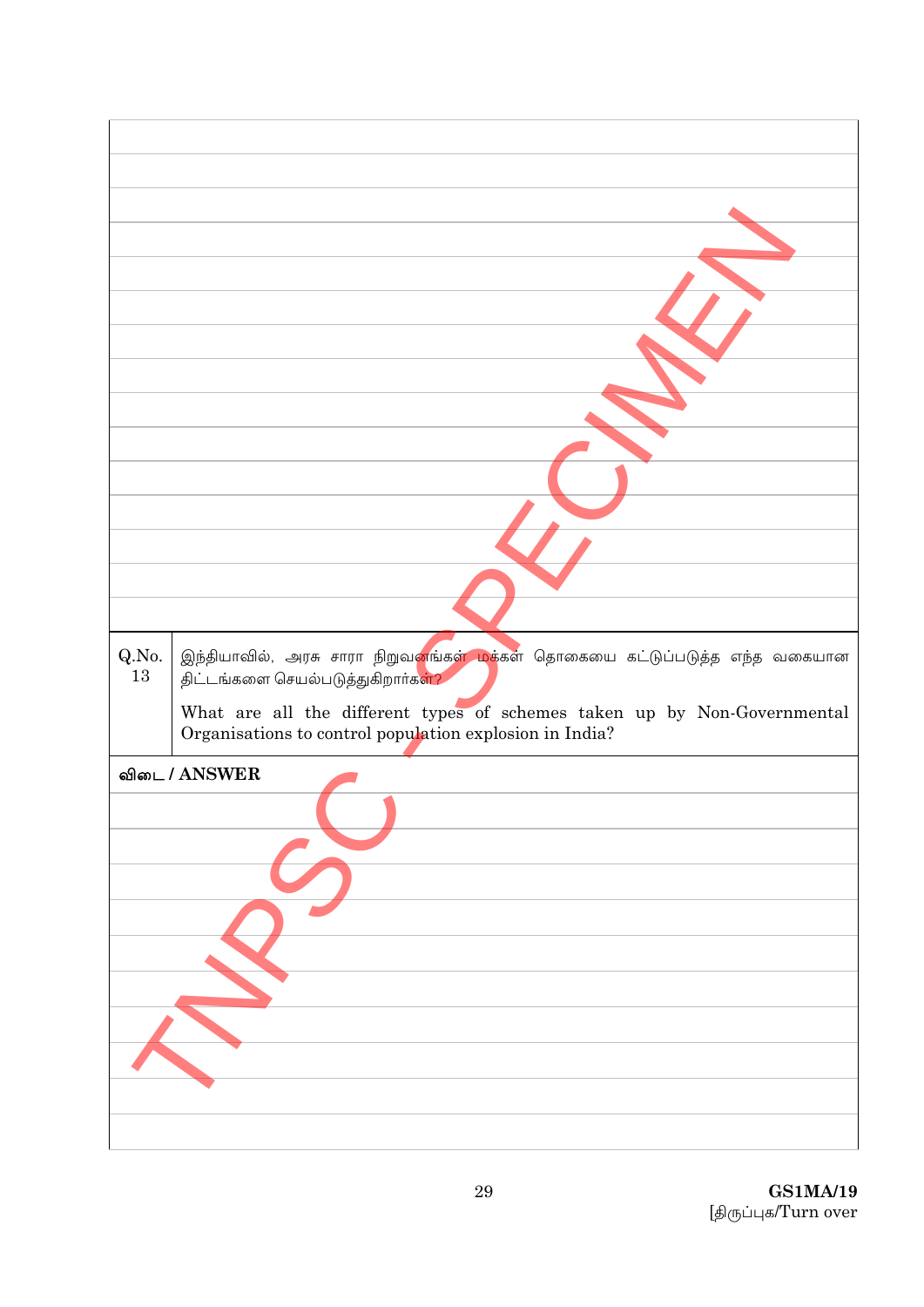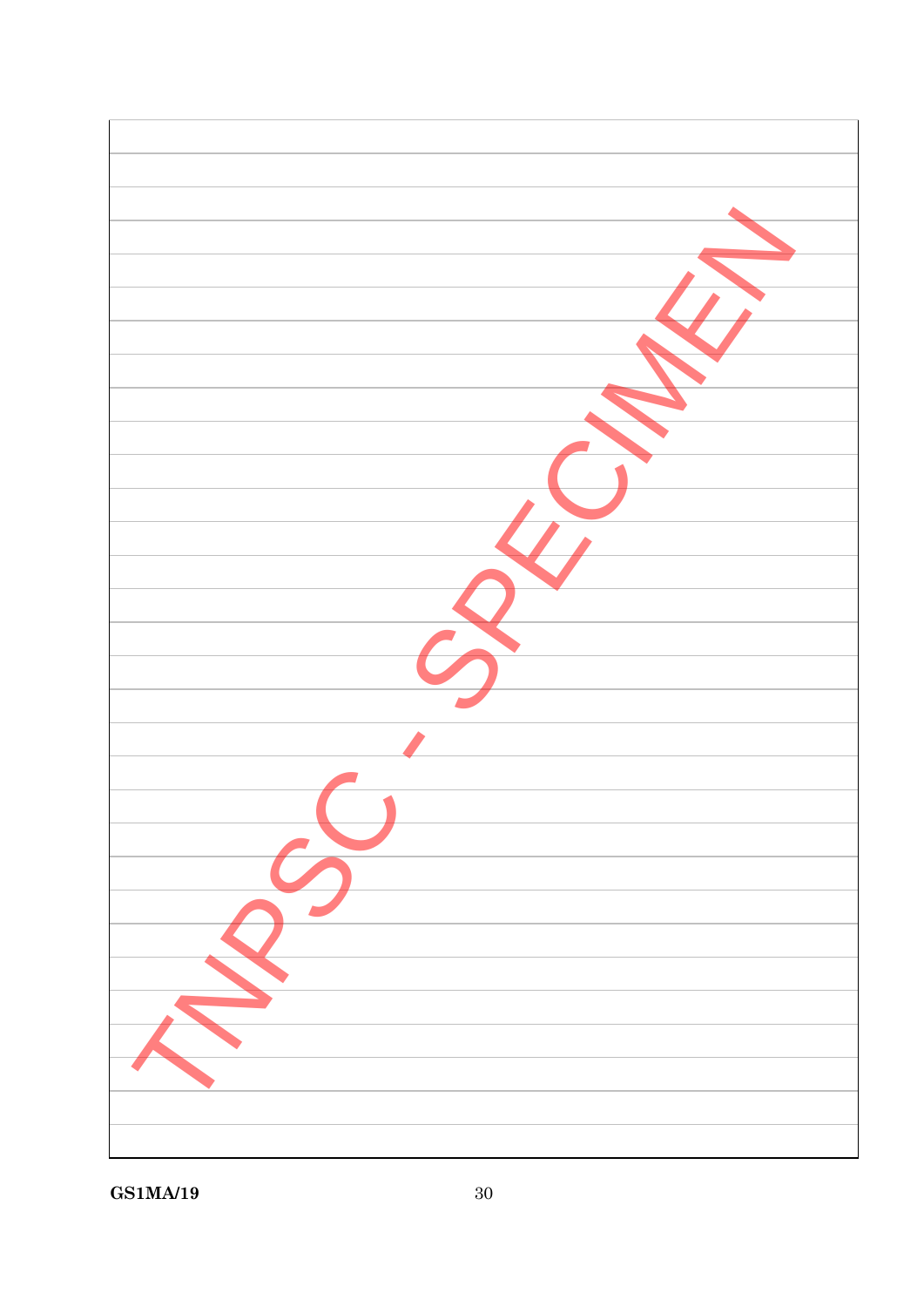| Q.No.<br>14 | இந்திய அரசியலமைப்பில் பெண்களுக்கான விதிகளை பற்றி விவரி.<br>Describe the constitutional provisions for women in India. |
|-------------|-----------------------------------------------------------------------------------------------------------------------|
|             | விடை / ANSWER                                                                                                         |
|             |                                                                                                                       |
|             |                                                                                                                       |
|             |                                                                                                                       |
|             |                                                                                                                       |
|             |                                                                                                                       |
|             |                                                                                                                       |
|             |                                                                                                                       |
|             |                                                                                                                       |
|             |                                                                                                                       |
|             |                                                                                                                       |
|             |                                                                                                                       |
|             |                                                                                                                       |
|             |                                                                                                                       |
|             |                                                                                                                       |
|             |                                                                                                                       |
|             |                                                                                                                       |
|             |                                                                                                                       |
|             |                                                                                                                       |
|             |                                                                                                                       |
|             |                                                                                                                       |
|             |                                                                                                                       |
|             |                                                                                                                       |
|             |                                                                                                                       |
|             |                                                                                                                       |
|             |                                                                                                                       |
|             |                                                                                                                       |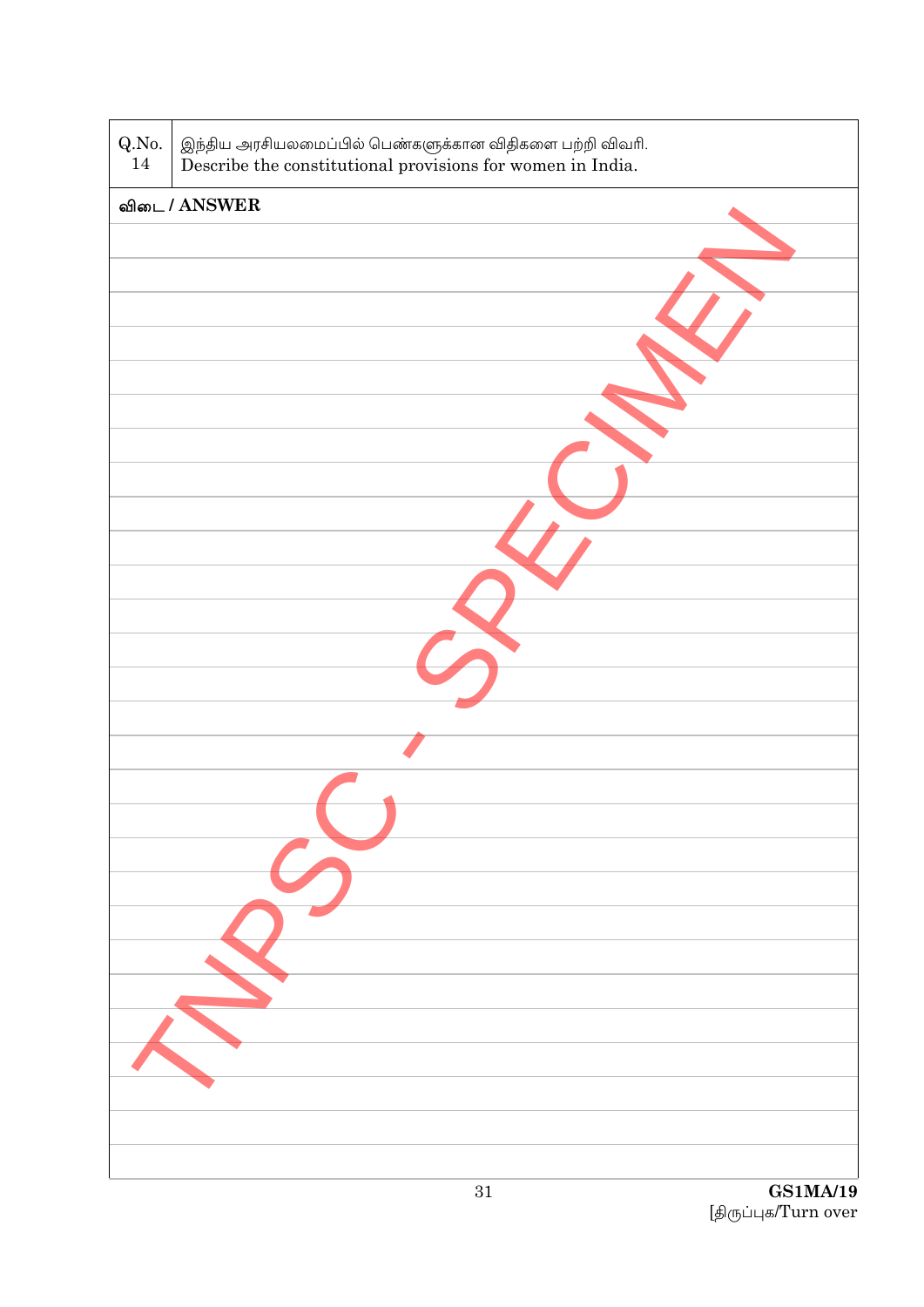| $\operatorname{Q.No.}$<br>நக்சல் பாரி இயக்கத்தின் நோக்கங்களைக <mark>் கொண</mark> ர்க.<br>Bring out the objectives of Naxal bari movement.<br>$15\,$ |
|-----------------------------------------------------------------------------------------------------------------------------------------------------|
| விடை / ANSWER                                                                                                                                       |
|                                                                                                                                                     |
|                                                                                                                                                     |
|                                                                                                                                                     |
|                                                                                                                                                     |
|                                                                                                                                                     |
|                                                                                                                                                     |
|                                                                                                                                                     |
|                                                                                                                                                     |
|                                                                                                                                                     |
|                                                                                                                                                     |
|                                                                                                                                                     |
|                                                                                                                                                     |
|                                                                                                                                                     |
|                                                                                                                                                     |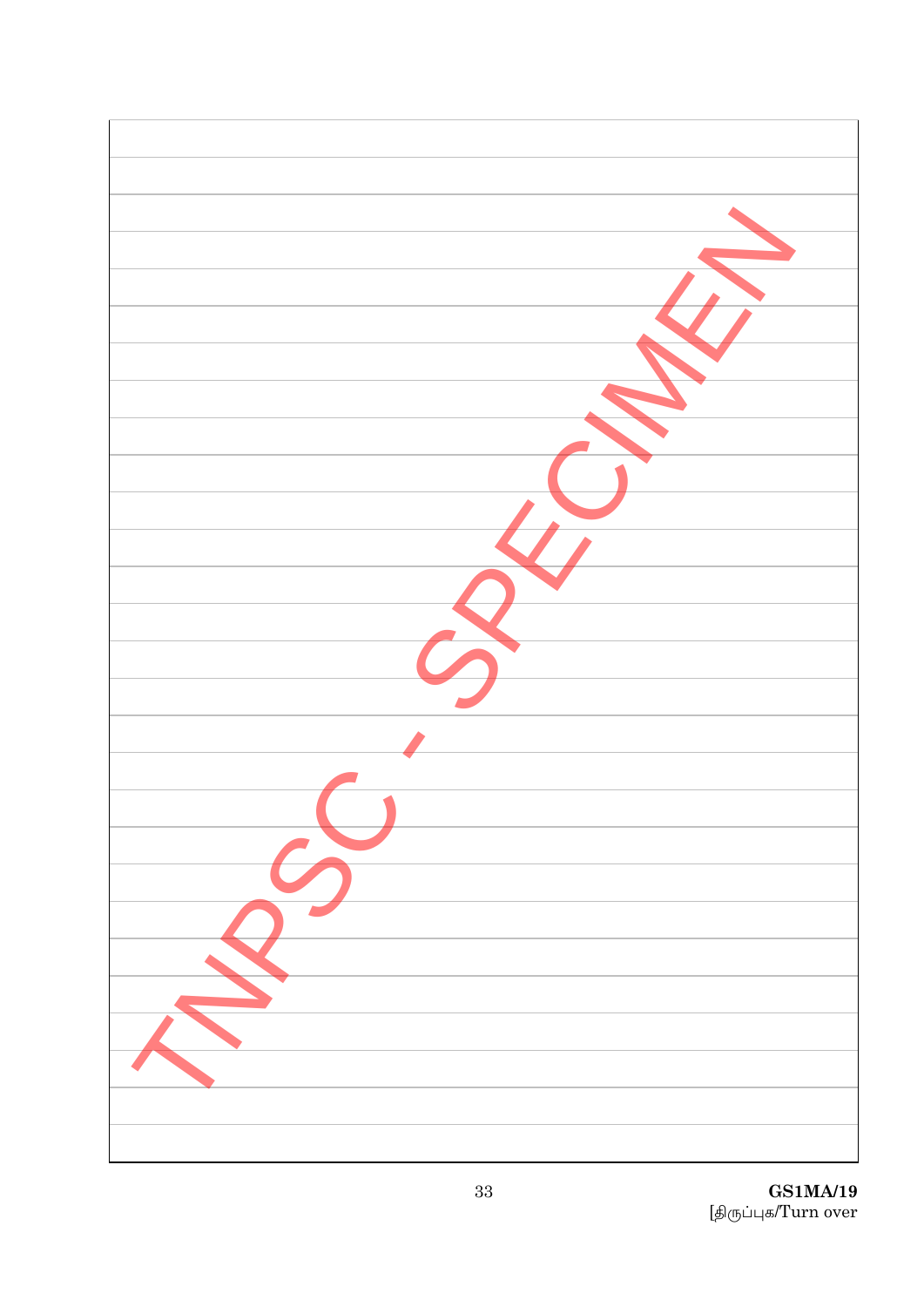#### பிரிவு — ஆ

#### $SECTION - B$

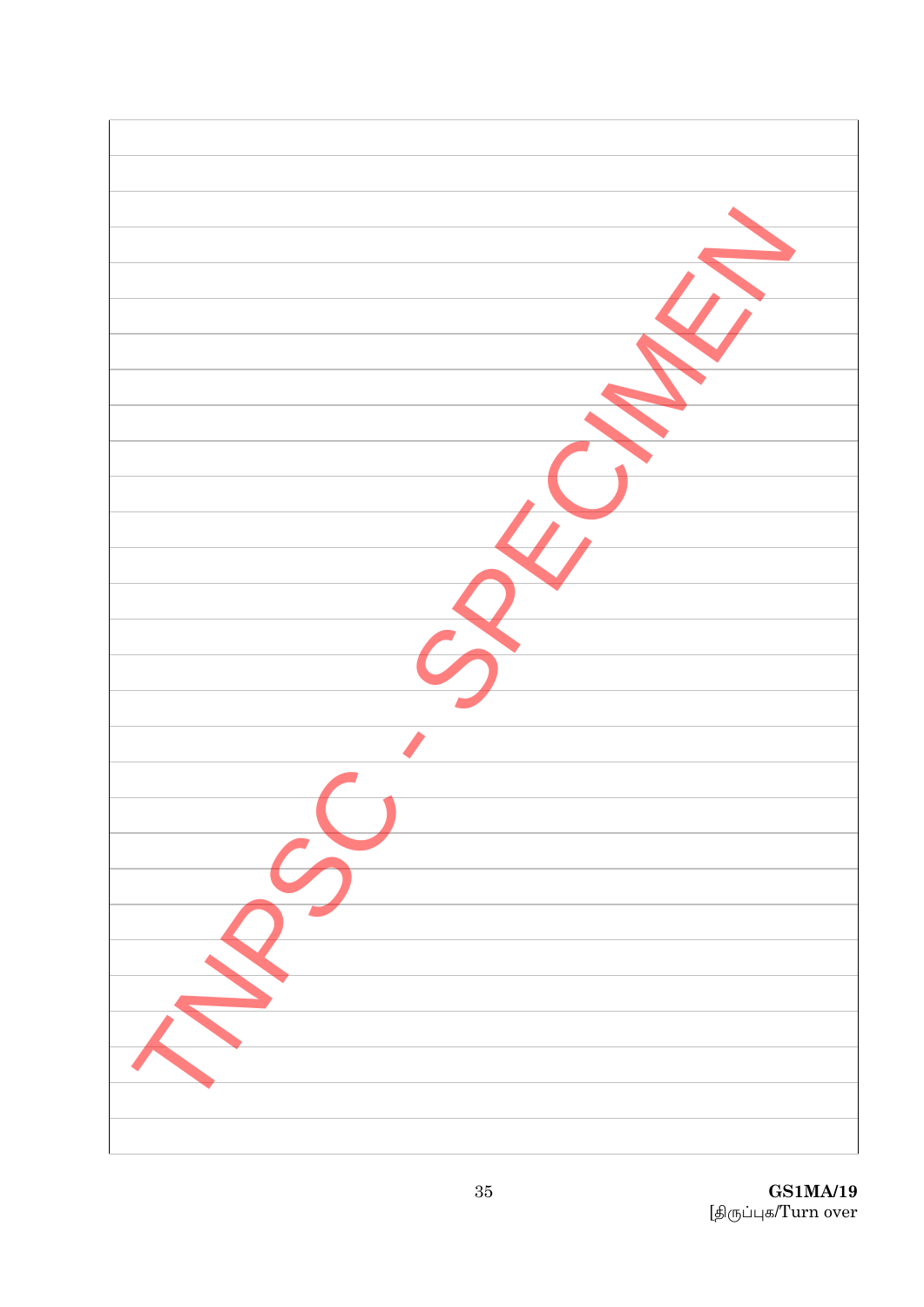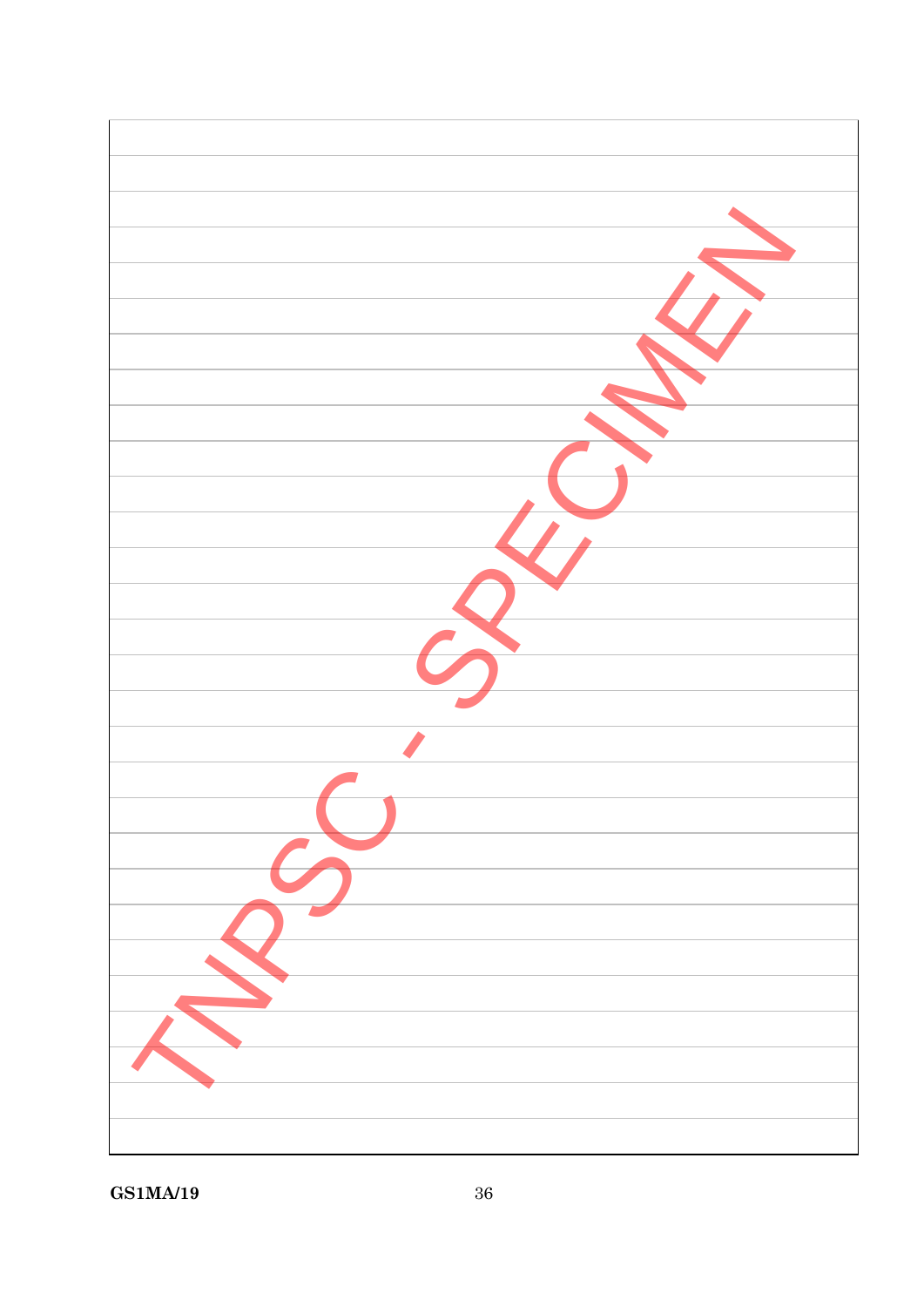| $\operatorname{Q.No.}$<br>$17\,$ | இந்திய பொருளாதார கட்டமைப்பு வேலை வாய்ப்பை அதிகரிக்கிறதா – விவரி.<br>Does the structure of the Indian Economy promote employment opportunities -<br>Discuss. |  |
|----------------------------------|-------------------------------------------------------------------------------------------------------------------------------------------------------------|--|
|                                  | விடை / ANSWER                                                                                                                                               |  |
|                                  |                                                                                                                                                             |  |
|                                  |                                                                                                                                                             |  |
|                                  |                                                                                                                                                             |  |
|                                  |                                                                                                                                                             |  |
|                                  |                                                                                                                                                             |  |
|                                  |                                                                                                                                                             |  |
|                                  |                                                                                                                                                             |  |
|                                  |                                                                                                                                                             |  |
|                                  |                                                                                                                                                             |  |
|                                  |                                                                                                                                                             |  |
|                                  |                                                                                                                                                             |  |
|                                  |                                                                                                                                                             |  |
|                                  |                                                                                                                                                             |  |
|                                  |                                                                                                                                                             |  |
|                                  |                                                                                                                                                             |  |
|                                  |                                                                                                                                                             |  |
|                                  |                                                                                                                                                             |  |
|                                  |                                                                                                                                                             |  |
|                                  |                                                                                                                                                             |  |
|                                  |                                                                                                                                                             |  |
|                                  |                                                                                                                                                             |  |
|                                  |                                                                                                                                                             |  |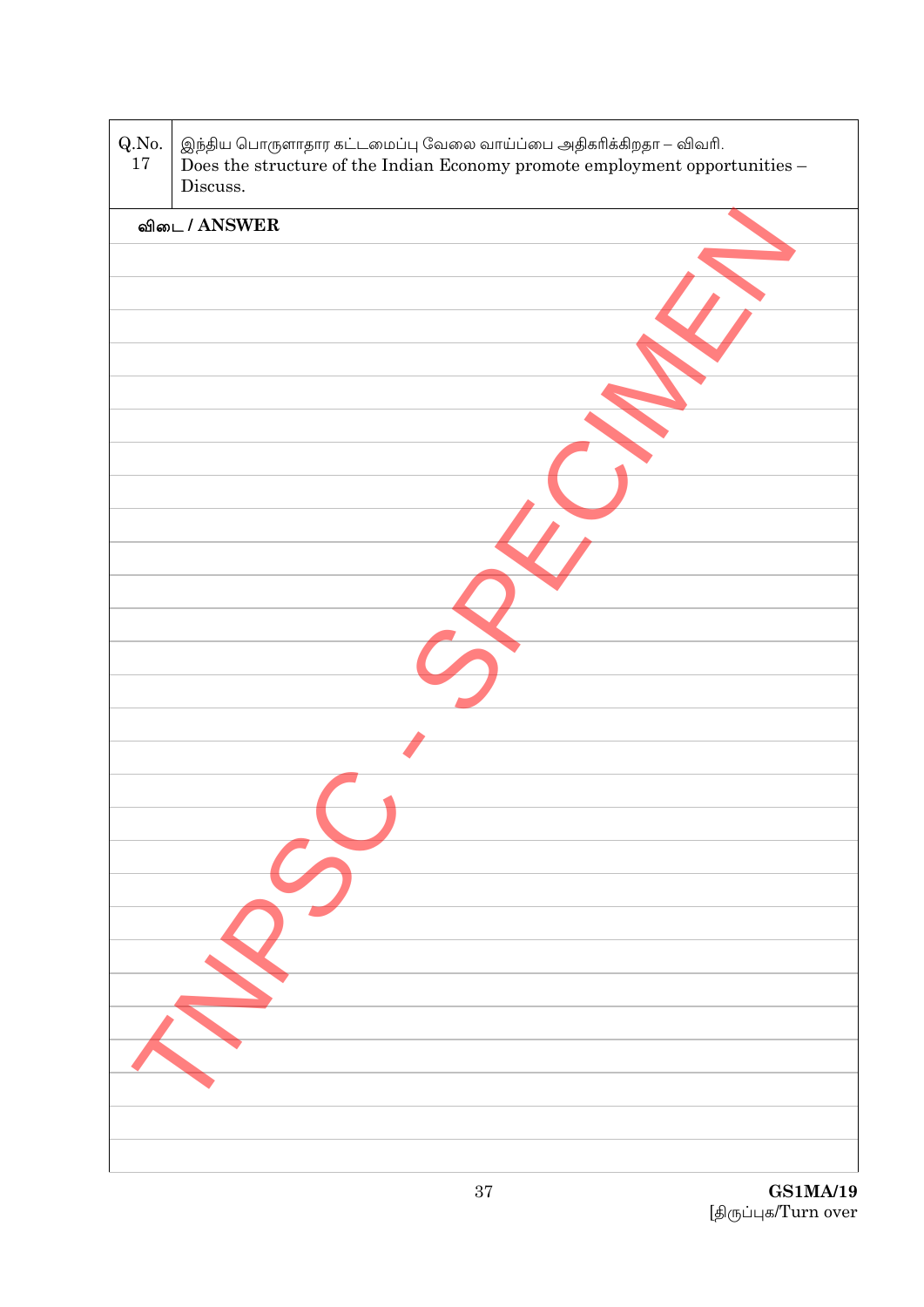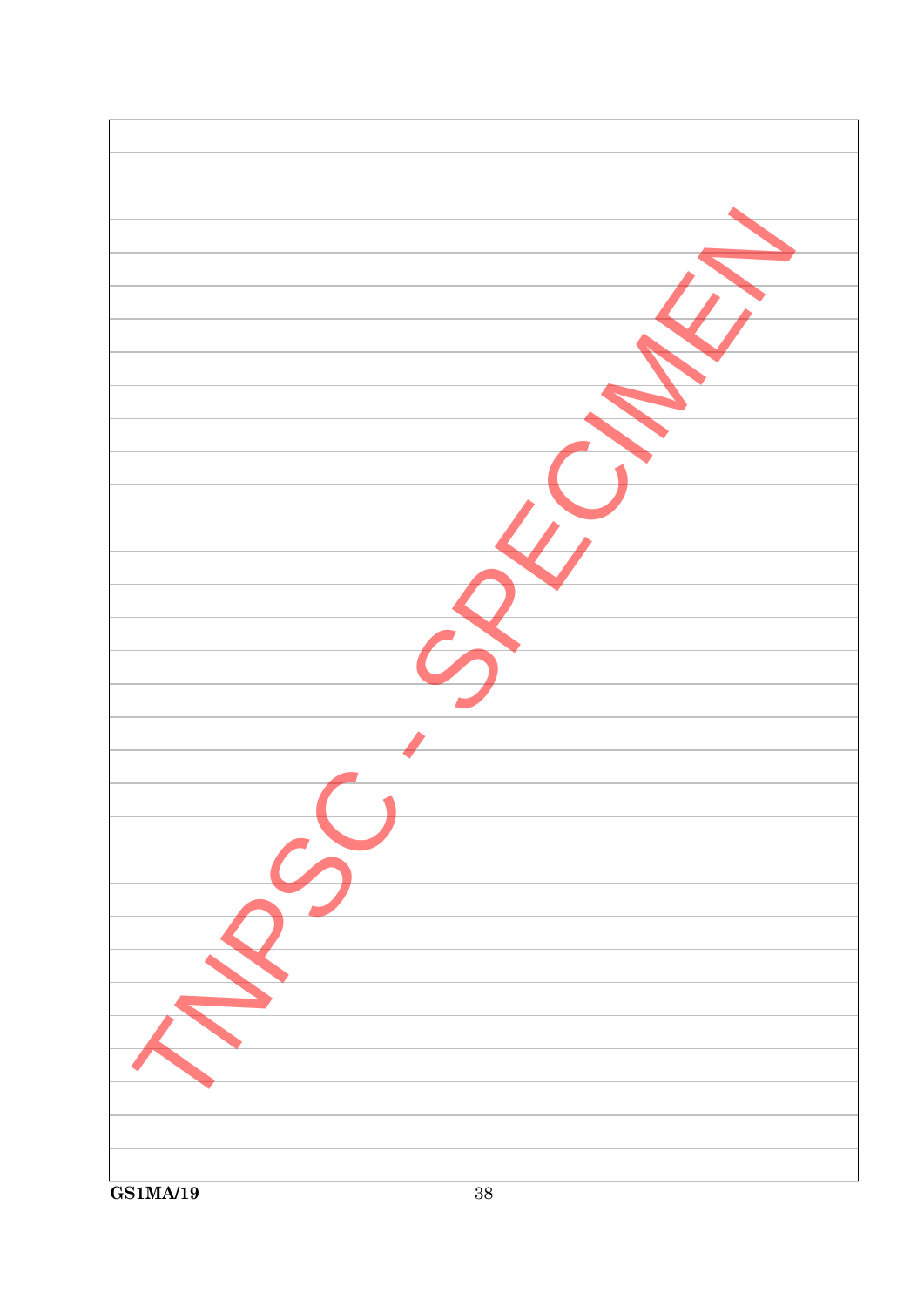| Q.No.<br>தற்கால இந்திய சமூகத்தில் கல்வியறிவ <mark>ு திட்டங்</mark> களின் பலம் மற்றும் பலவீனங்களை விளக்குக. |
|------------------------------------------------------------------------------------------------------------|
| 18<br>Explain the strengths and weaknesses of literacy programmes in the contemporary<br>Indian Society.   |
|                                                                                                            |
| விடை / ANSWER                                                                                              |
|                                                                                                            |
|                                                                                                            |
|                                                                                                            |
|                                                                                                            |
|                                                                                                            |
|                                                                                                            |
|                                                                                                            |
|                                                                                                            |
|                                                                                                            |
|                                                                                                            |
|                                                                                                            |
|                                                                                                            |
|                                                                                                            |
|                                                                                                            |
|                                                                                                            |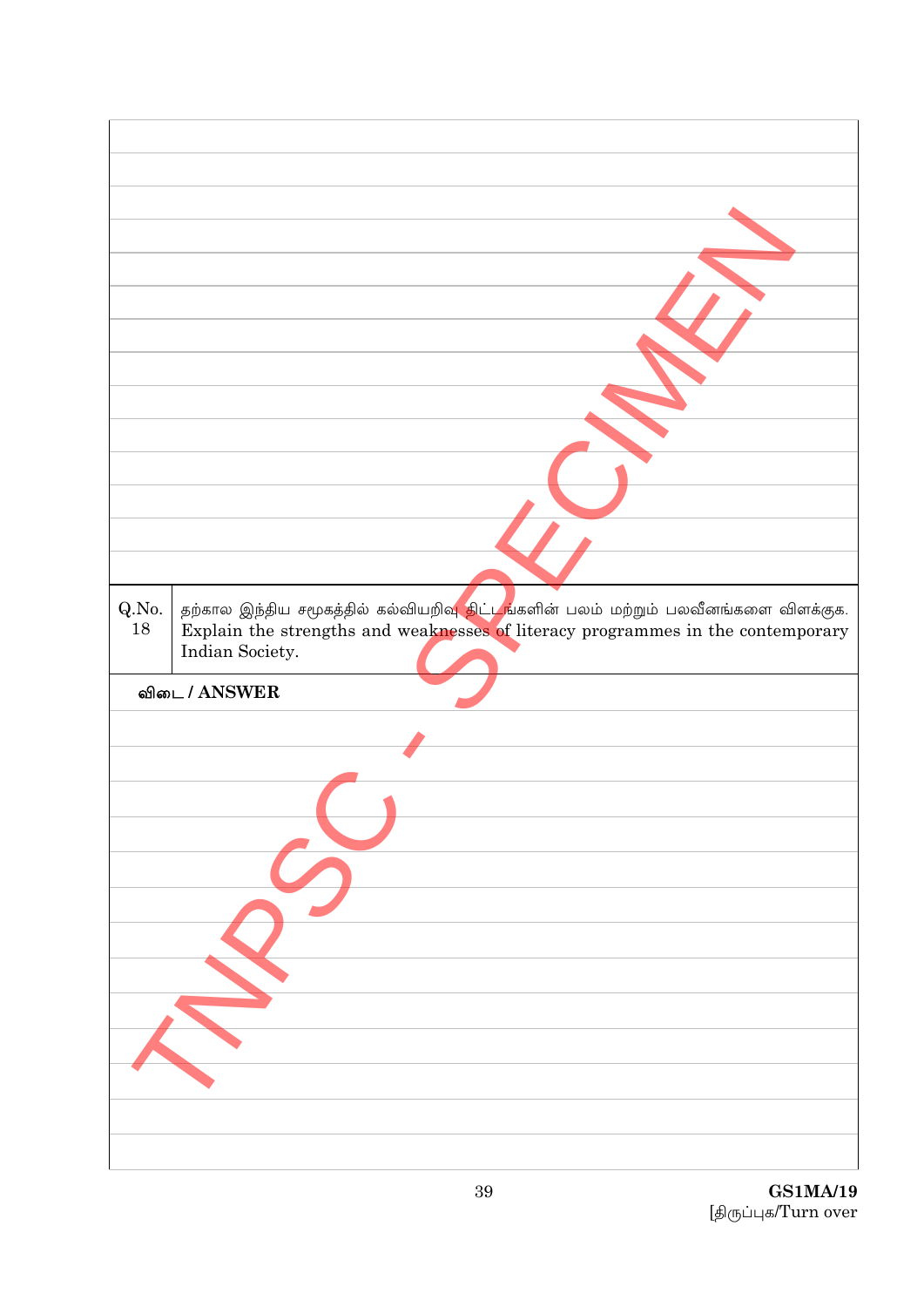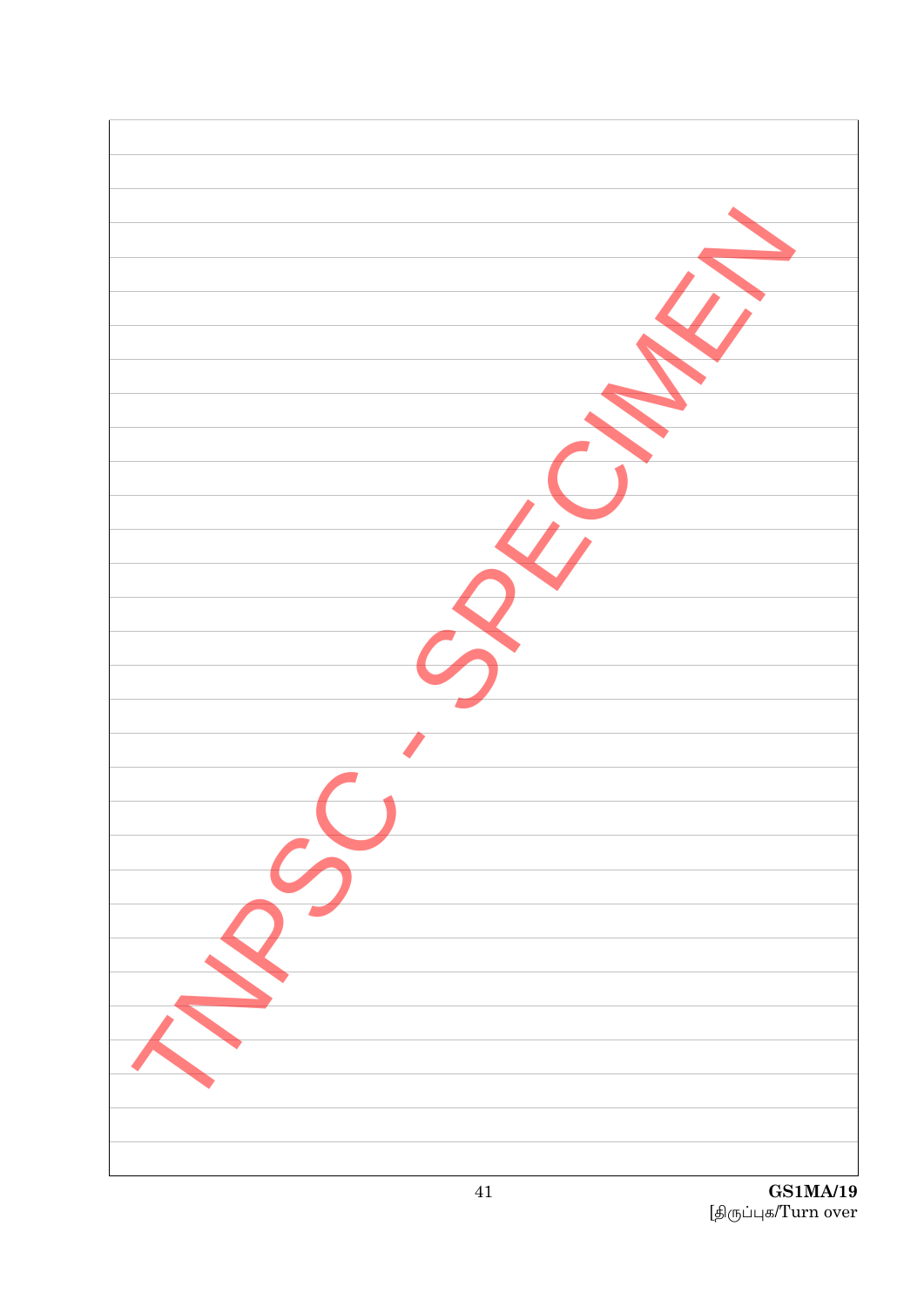| Q.No.<br>19 | இந்தியாவில் பெண்கள் தகவல் மற்றும் செய்தி தொடர்பு தொழில்நுட்பத்தால் அதிகாரம்<br>பெற்றுள்ளார்களா? பகுப்பாய்வு செய்க. |
|-------------|--------------------------------------------------------------------------------------------------------------------|
|             | In India, are women empowered through Information and Communication<br>Technology? Analyse.                        |
|             | விடை / ANSWER                                                                                                      |
|             |                                                                                                                    |
|             |                                                                                                                    |
|             |                                                                                                                    |
|             |                                                                                                                    |
|             |                                                                                                                    |
|             |                                                                                                                    |
|             |                                                                                                                    |
|             |                                                                                                                    |
|             |                                                                                                                    |
|             |                                                                                                                    |
|             |                                                                                                                    |
|             |                                                                                                                    |
|             |                                                                                                                    |
|             |                                                                                                                    |
|             |                                                                                                                    |
|             |                                                                                                                    |
|             |                                                                                                                    |
|             |                                                                                                                    |
|             |                                                                                                                    |
|             |                                                                                                                    |
|             |                                                                                                                    |
|             |                                                                                                                    |
|             |                                                                                                                    |
|             |                                                                                                                    |
|             |                                                                                                                    |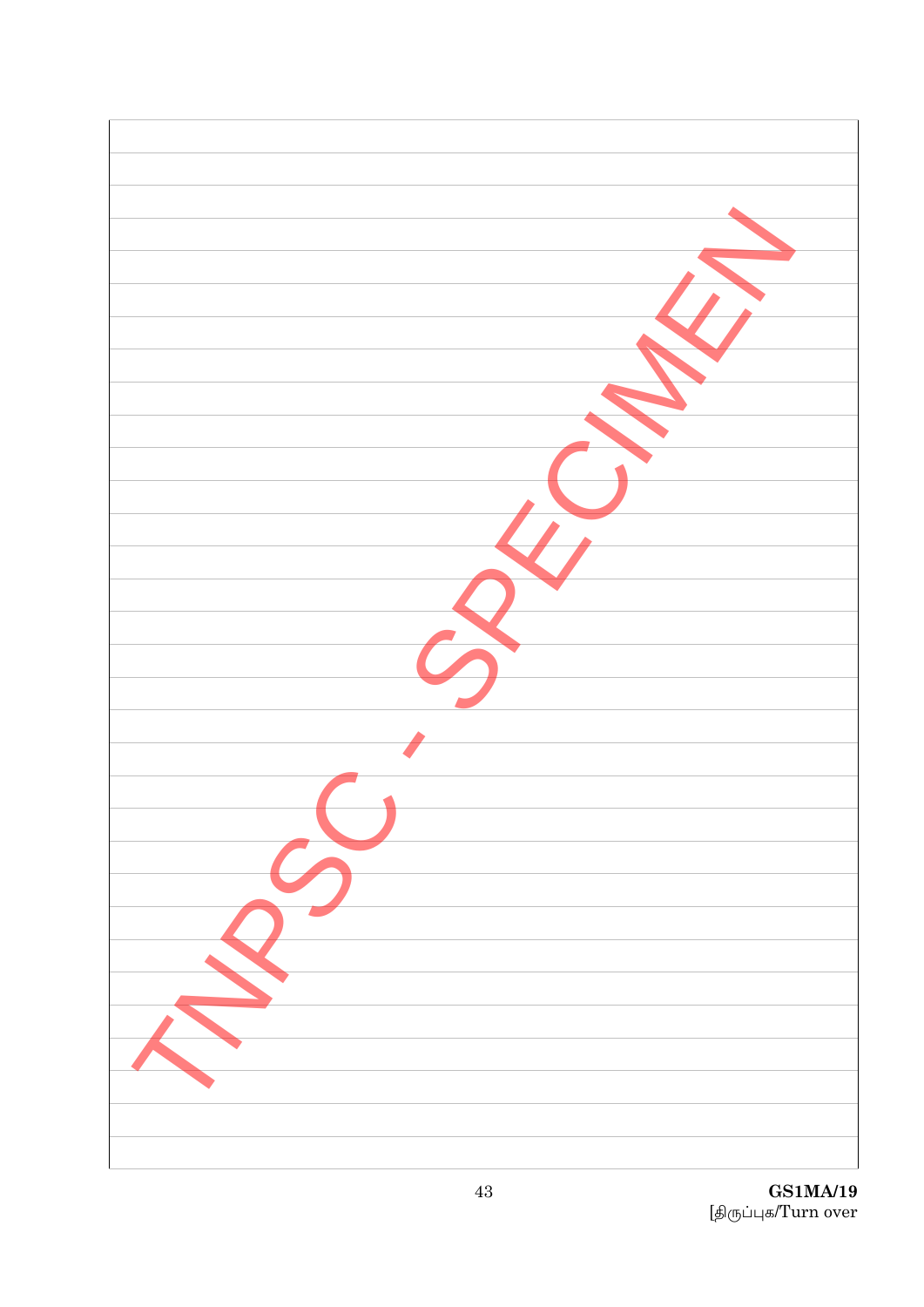| Q.No.<br>20 | இந்தியாவில் மத சிறுபான்மையின <mark>ர் எ</mark> திா் கொள்ளும் முக்கியமான சமூகப் பிரச்சனைகளைப்<br>பகுப்பாய்வு செய்க. |
|-------------|--------------------------------------------------------------------------------------------------------------------|
|             |                                                                                                                    |
|             | Analyse the major social problems faced by the Religious minorities in India.                                      |
|             | விடை / ANSWER                                                                                                      |
|             |                                                                                                                    |
|             |                                                                                                                    |
|             |                                                                                                                    |
|             |                                                                                                                    |
|             |                                                                                                                    |
|             |                                                                                                                    |
|             |                                                                                                                    |
|             |                                                                                                                    |
|             |                                                                                                                    |
|             |                                                                                                                    |
|             |                                                                                                                    |
|             |                                                                                                                    |
|             |                                                                                                                    |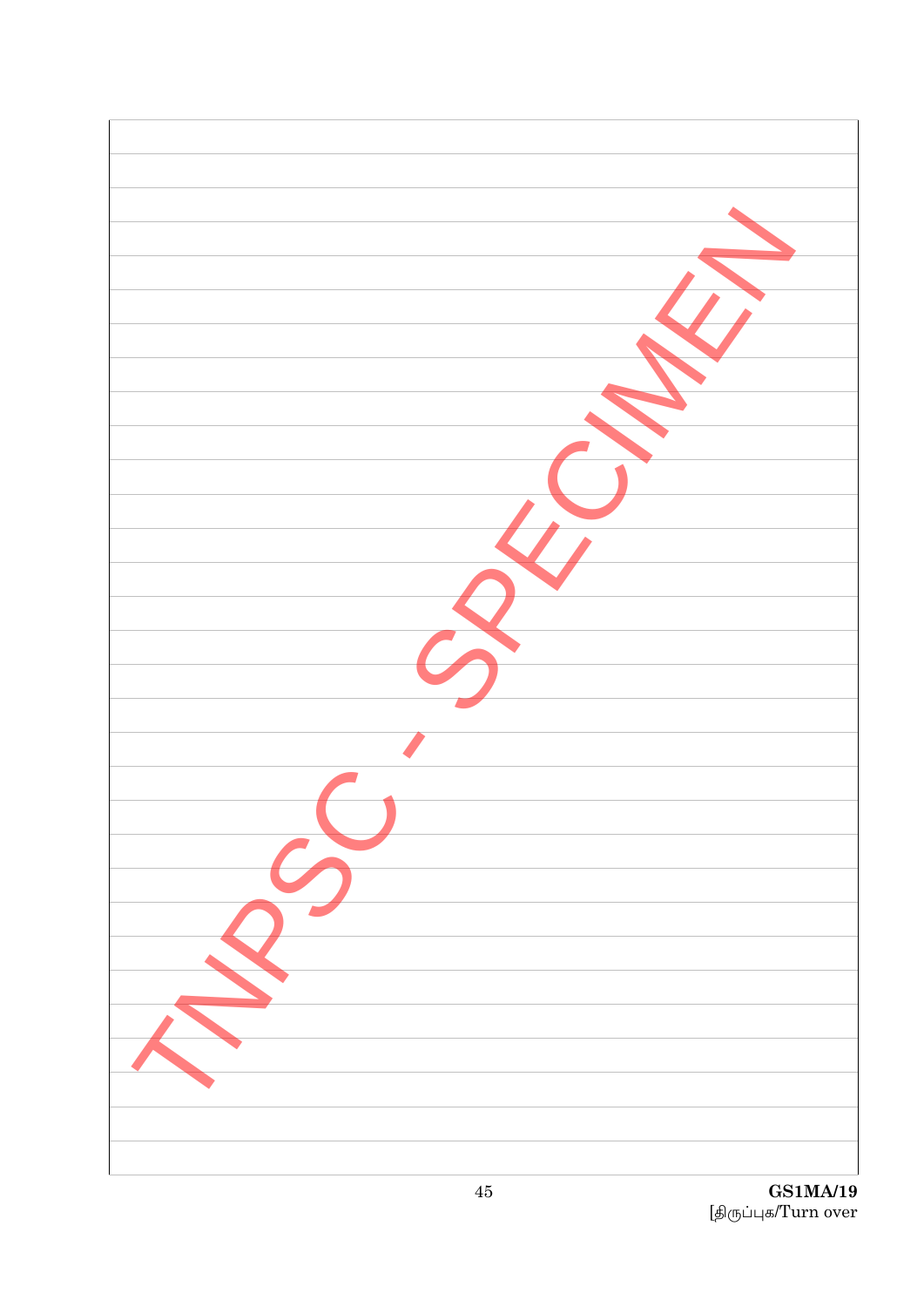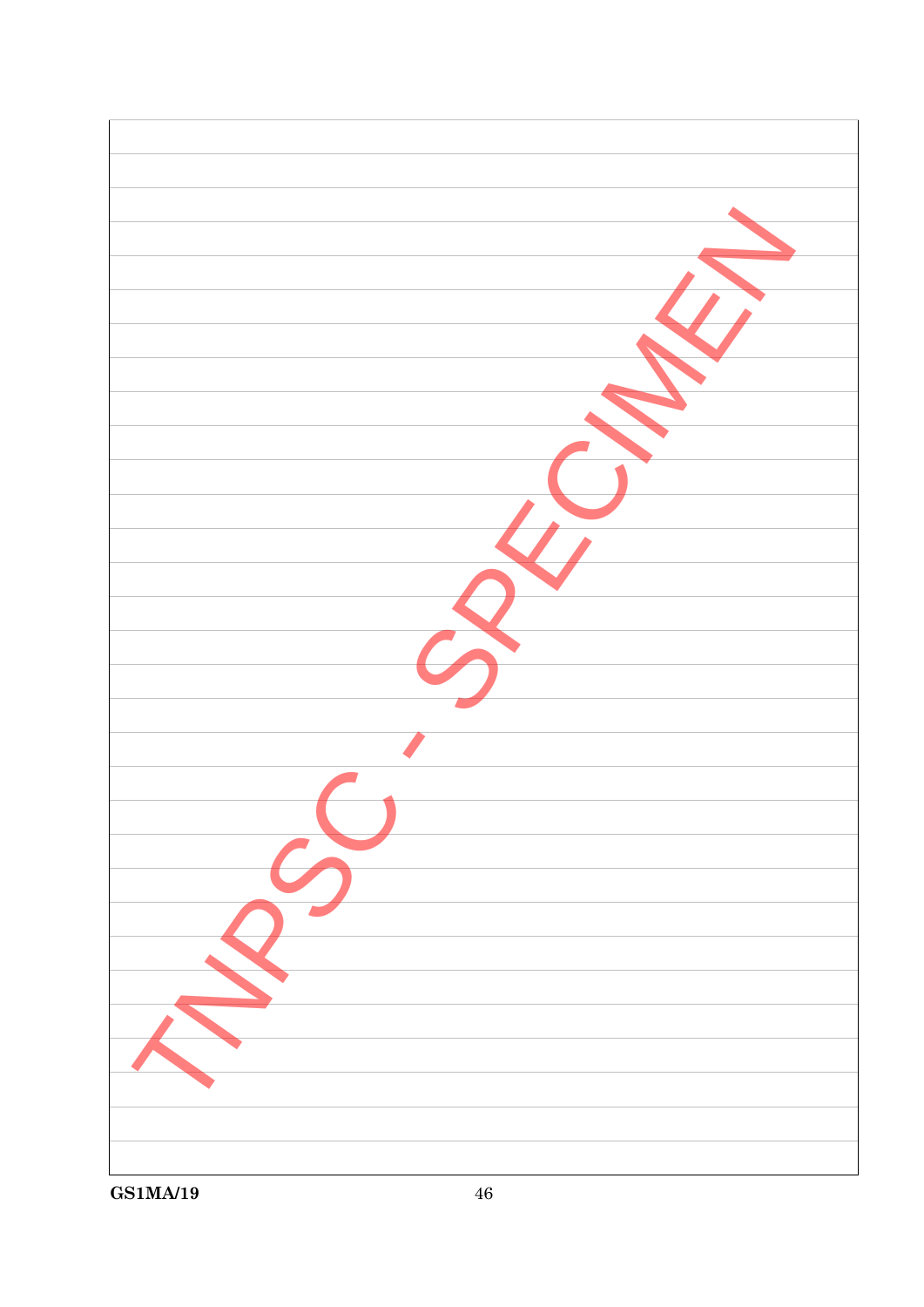அலகு —  $III$ 

#### $UNIT - III$

### பிரிவு — அ

#### $SECTION - A$

ஒவ்வொரு வினாவிற்கும் 150 **சொற்களுக்கு மிகாமல்** வி**டையளிக்க**வும். குறிப்பு :  $i)$ 

#### Note: Answer not exceeding 150 words each.

- ஒவ்வொரு வினாவிற்கும் **பத்து மதிப்பெண்கள்**.  $\overline{ii}$ Each question carries ten marks.
- $iii)$ கொடுக்கப்பட்டுள்ள **மூன்று** வினாக்களில் எவ<mark>ையேனும் இரண்டு</mark> வினாக்களுக்கு மட்டும் விடையளிக்கவும்.

Answer any two questions out of three questions.

 $(2 \times 10 = 20)$ 

| Q.No.<br>21   | $(\bigoplus)$     | குமார் என்பவர் 2 மணி நேரத்தில் 70 கி.மீ தூரம் கடக்கிறார் எனில் அதே வேகத்தில்<br>சென்றால் 8 மணி நேரத்தில் எவ்வளவு தூரம் கடந்து இருப்பார்?     |  |  |  |  |
|---------------|-------------------|----------------------------------------------------------------------------------------------------------------------------------------------|--|--|--|--|
|               | $(\triangleleft)$ | 24 மாணவர்களுக்கு சீருடை வழங்க ரூ. 6,000 செலவாகும் எனில் ரூ. 72,000 க்கு எத்தனை<br>மாணவா்களுக்குச் சீருடை வழங்க <mark>லாம்?</mark>            |  |  |  |  |
|               | (a)               | Kumar takes 2 hours to travel 70 km. How much distance will be travel in<br>8 hours?                                                         |  |  |  |  |
|               | (b)               | The cost of uniforms for 24 students is $\bar{x}$ 6,000. How many students can get<br>uniform for $\overline{\epsilon}$ 72,000?<br>$(5 + 5)$ |  |  |  |  |
| விடை / ANSWER |                   |                                                                                                                                              |  |  |  |  |
|               |                   |                                                                                                                                              |  |  |  |  |
|               |                   |                                                                                                                                              |  |  |  |  |
|               |                   |                                                                                                                                              |  |  |  |  |
|               |                   |                                                                                                                                              |  |  |  |  |
|               |                   |                                                                                                                                              |  |  |  |  |
|               |                   |                                                                                                                                              |  |  |  |  |
|               |                   |                                                                                                                                              |  |  |  |  |
|               |                   |                                                                                                                                              |  |  |  |  |
|               |                   |                                                                                                                                              |  |  |  |  |
|               |                   |                                                                                                                                              |  |  |  |  |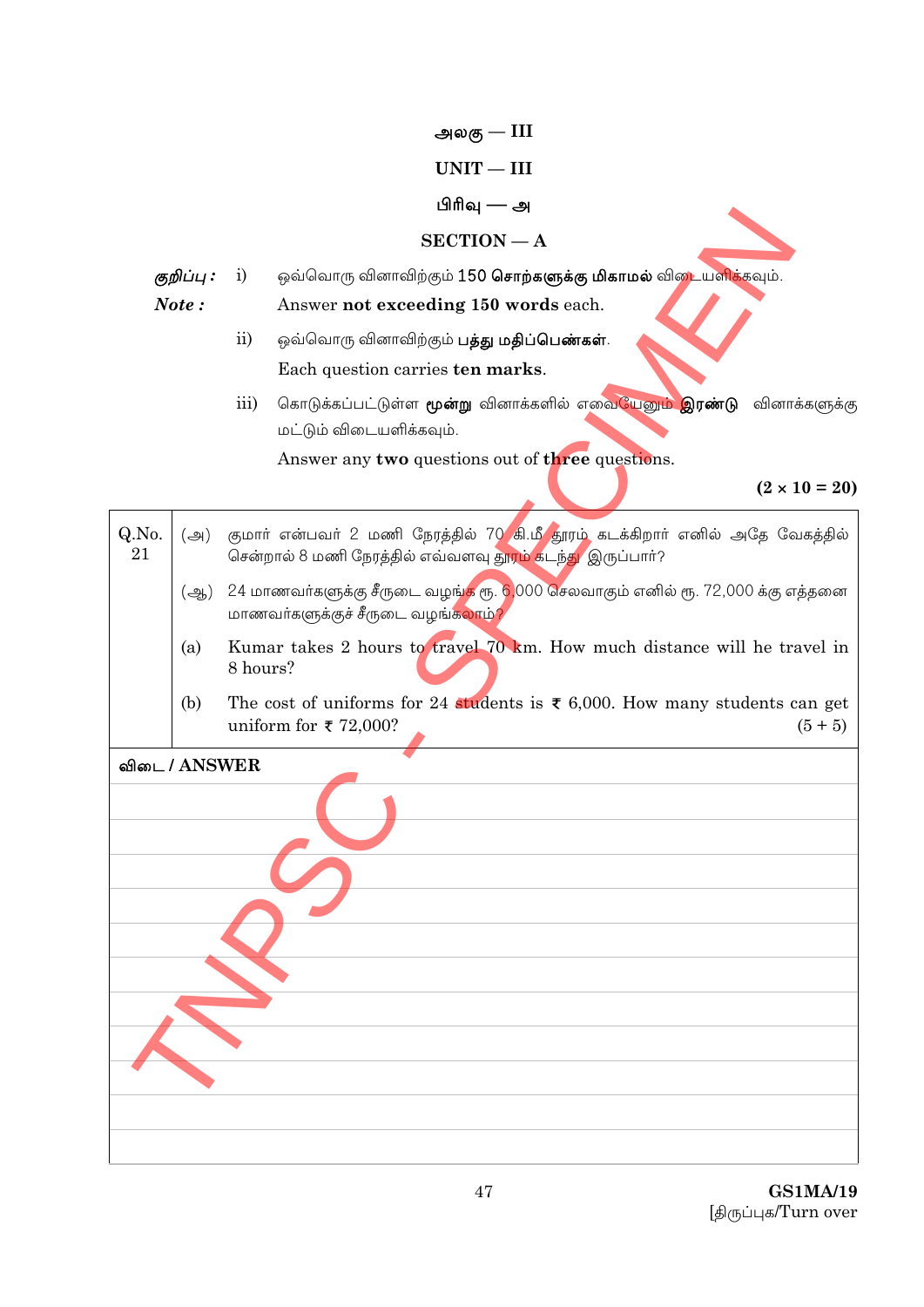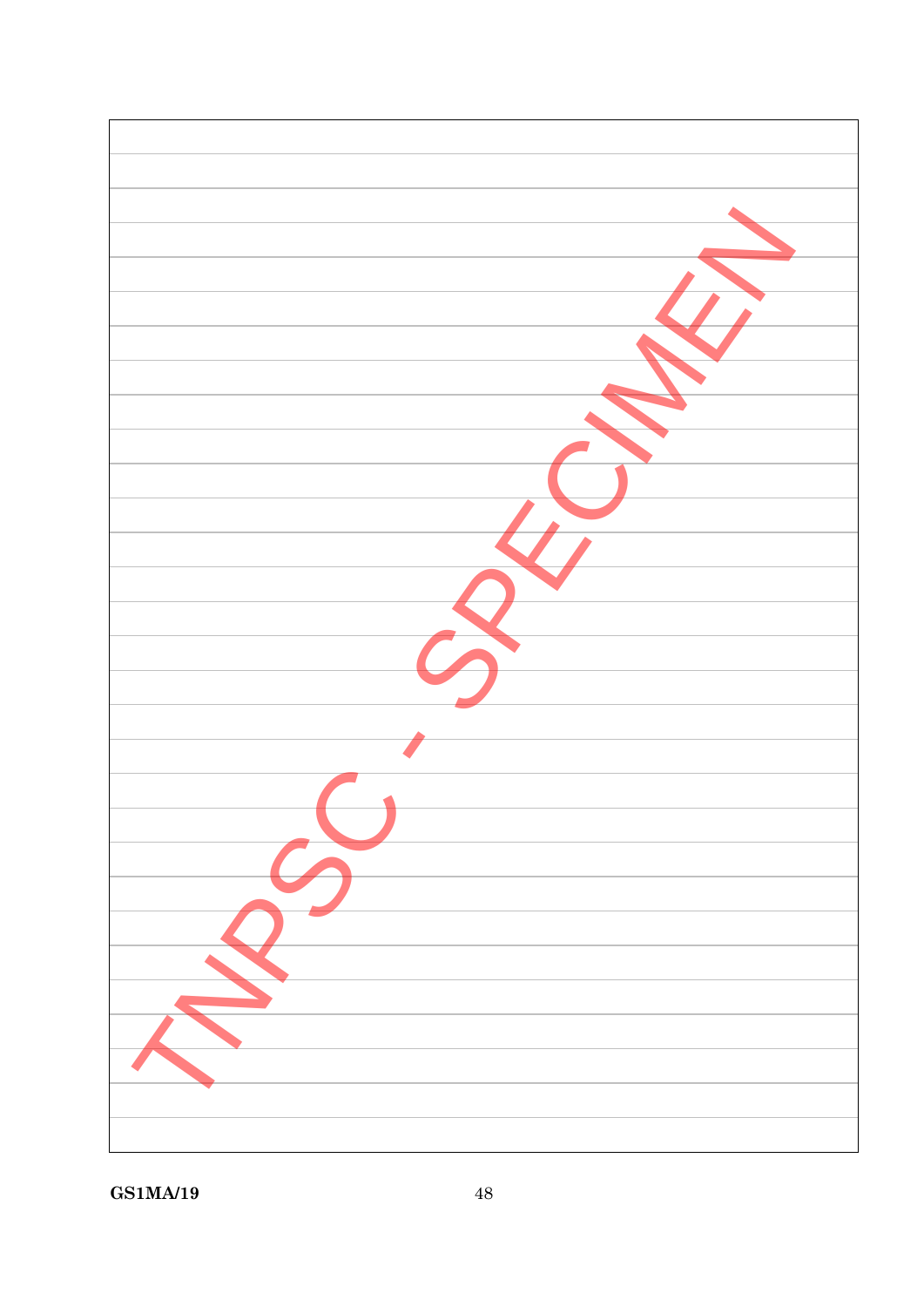| Q.No.<br>22 | ஒரு கொள்கலனில் 3 மஞ்சள் மற்றும் 4 பச்சை நிறப்பந்துகள் உள்ளன. திரும்ப வைக்குமாறு சம<br>வாய்ப்பு முறையில் 3 முறை பந்துகளை ஒன்றன்பின் ஒன்றாக எடுக்கும் போது கிடைக்கும் பச்சை<br>நிறப் பந்துகளின் எண்ணிக்கையின் நிகழ்தகவுப் பரவலைக் காண்க. மேலும் சராசரி, பரவற்படி<br>ஆகியவற்றைக் காண்க.<br>An Urn contains 3 Yellow and 4 Green balls. Find the probability distribution of the |  |  |  |  |
|-------------|------------------------------------------------------------------------------------------------------------------------------------------------------------------------------------------------------------------------------------------------------------------------------------------------------------------------------------------------------------------------------|--|--|--|--|
|             | number of Green balls in three draws when a ball is drawn at random with<br>replacement. Also find its mean and variance.<br>(10)                                                                                                                                                                                                                                            |  |  |  |  |
|             | விடை / ANSWER                                                                                                                                                                                                                                                                                                                                                                |  |  |  |  |
|             |                                                                                                                                                                                                                                                                                                                                                                              |  |  |  |  |
|             |                                                                                                                                                                                                                                                                                                                                                                              |  |  |  |  |
|             |                                                                                                                                                                                                                                                                                                                                                                              |  |  |  |  |
|             |                                                                                                                                                                                                                                                                                                                                                                              |  |  |  |  |
|             |                                                                                                                                                                                                                                                                                                                                                                              |  |  |  |  |
|             |                                                                                                                                                                                                                                                                                                                                                                              |  |  |  |  |
|             |                                                                                                                                                                                                                                                                                                                                                                              |  |  |  |  |
|             |                                                                                                                                                                                                                                                                                                                                                                              |  |  |  |  |
|             |                                                                                                                                                                                                                                                                                                                                                                              |  |  |  |  |
|             |                                                                                                                                                                                                                                                                                                                                                                              |  |  |  |  |
|             |                                                                                                                                                                                                                                                                                                                                                                              |  |  |  |  |
|             |                                                                                                                                                                                                                                                                                                                                                                              |  |  |  |  |
|             |                                                                                                                                                                                                                                                                                                                                                                              |  |  |  |  |
|             |                                                                                                                                                                                                                                                                                                                                                                              |  |  |  |  |
|             |                                                                                                                                                                                                                                                                                                                                                                              |  |  |  |  |
|             |                                                                                                                                                                                                                                                                                                                                                                              |  |  |  |  |
|             |                                                                                                                                                                                                                                                                                                                                                                              |  |  |  |  |
|             |                                                                                                                                                                                                                                                                                                                                                                              |  |  |  |  |
|             |                                                                                                                                                                                                                                                                                                                                                                              |  |  |  |  |
|             |                                                                                                                                                                                                                                                                                                                                                                              |  |  |  |  |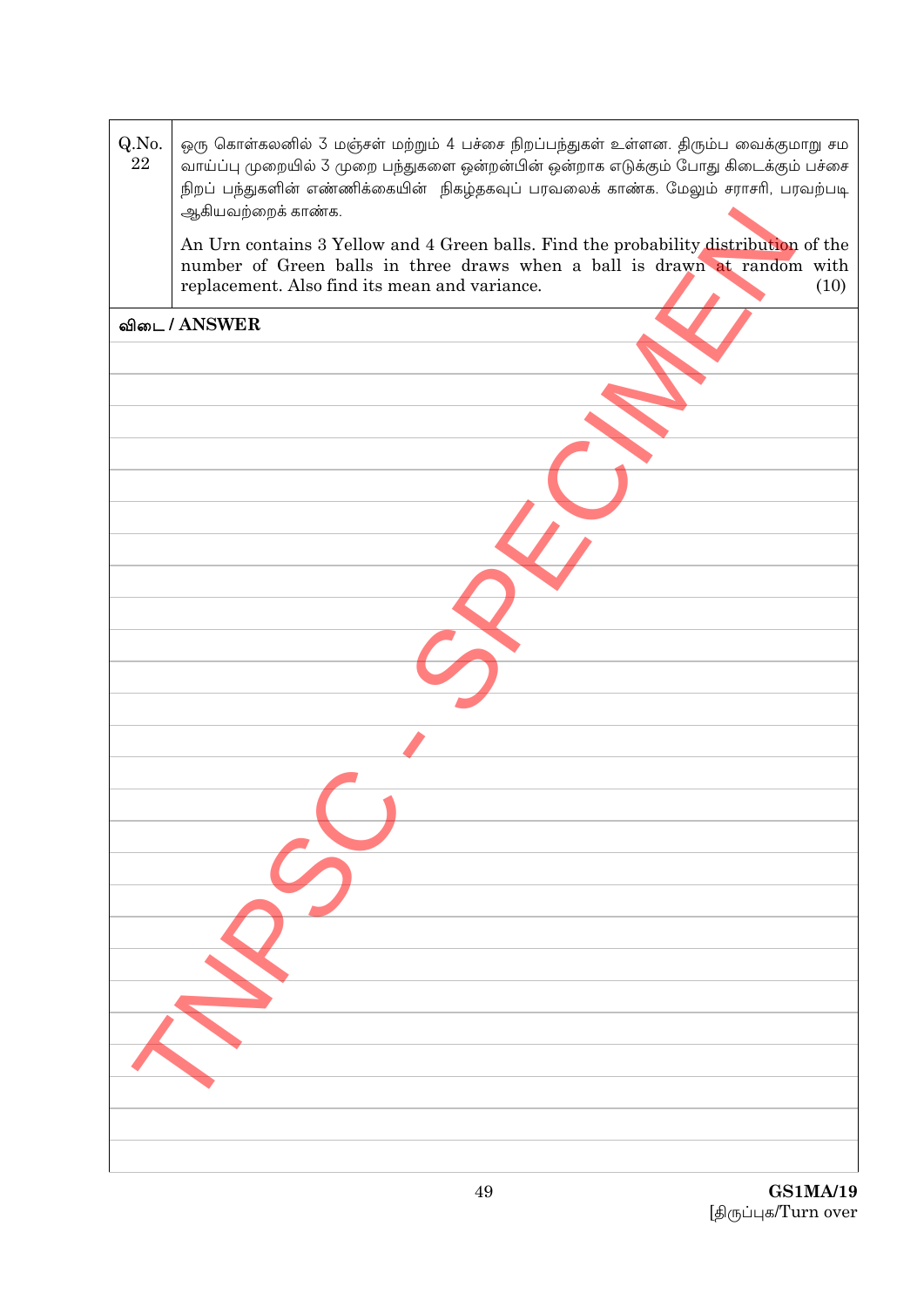| Q.No.<br>இரண்டு கைக்கடிகாரங்கள் ஒவ்வொன்ற <mark>ையும்</mark> ரூ. 594க்கு ஒருவா் விற்றாா். இவ்வாறு விற்றதில்<br>23                                    |      |  |
|-----------------------------------------------------------------------------------------------------------------------------------------------------|------|--|
| ஒன்றில் 10% லாபமும் மற்றதில் 10% நட்டமும் அவருக்கு ஏற்பட்டது. மொத்தத்தில் அவருக்கு<br>ஏற்பட்ட இலாபம் அல்லது நட்ட ச <mark>தவீதத்தைக்</mark> காணவும். |      |  |
| A man sells two wrist watches at Rs. 594 each. On one he gains 10% and on the                                                                       |      |  |
| other he loses 10%. Find his gain or loss percent on the whole.                                                                                     | (10) |  |
| விடை / ANSWER                                                                                                                                       |      |  |
|                                                                                                                                                     |      |  |
|                                                                                                                                                     |      |  |
|                                                                                                                                                     |      |  |
|                                                                                                                                                     |      |  |
|                                                                                                                                                     |      |  |
|                                                                                                                                                     |      |  |
|                                                                                                                                                     |      |  |
|                                                                                                                                                     |      |  |
|                                                                                                                                                     |      |  |
|                                                                                                                                                     |      |  |
|                                                                                                                                                     |      |  |
|                                                                                                                                                     |      |  |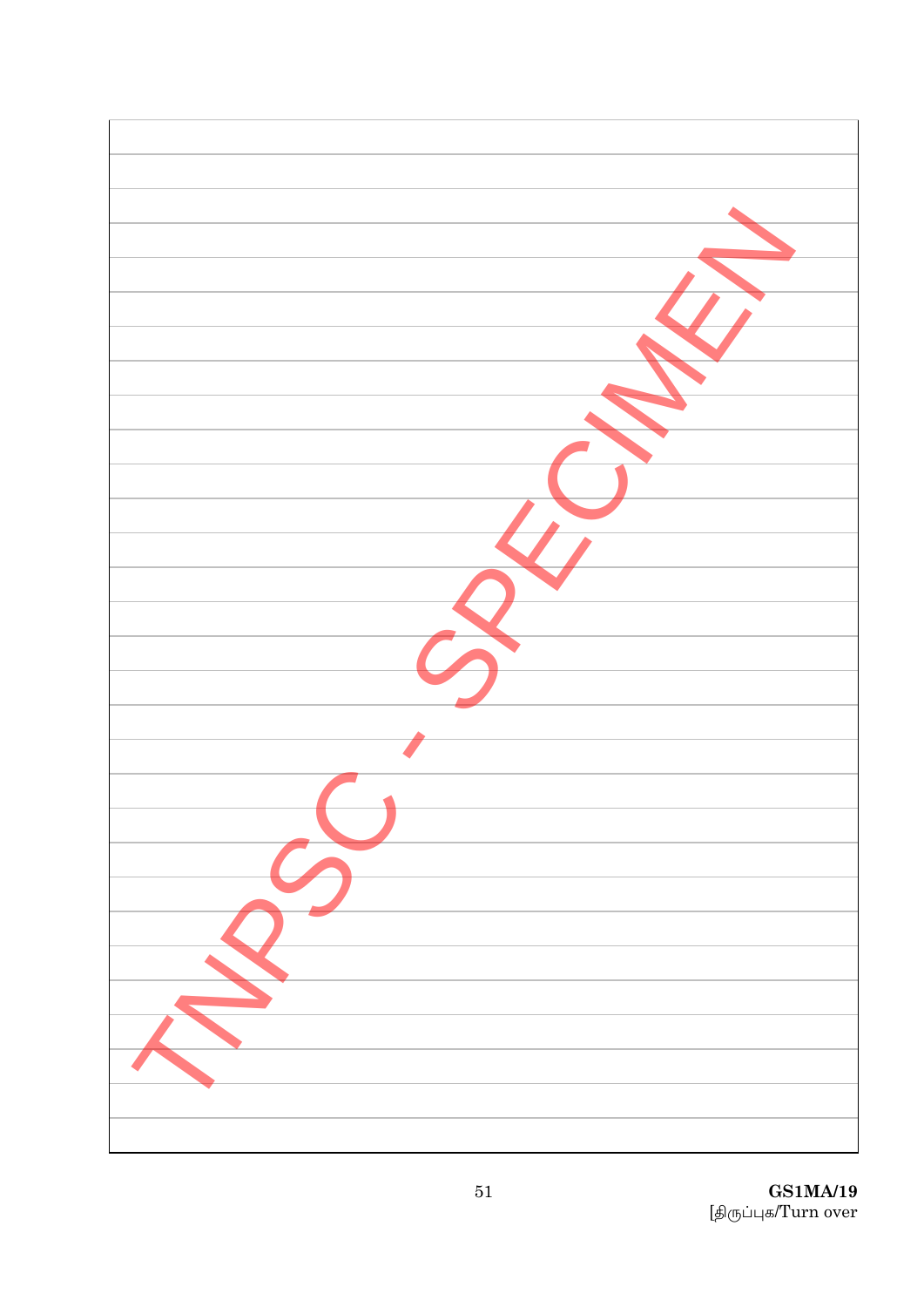#### ¤›Ä **—** B

#### **SECTION — B**

*குறிப்பு*  $\cdot$  i) ஒவ்வொரு வினாவிற்கும் 250 சொ<mark>ற்களுக்கு மிகாமல்</mark> விடையளி<mark>க்க</mark>வும்.

- ii) ஒவ்வொரு வினாவிற்கும் **பதினைந்து மதிப்பெண்கள்**. Each question carries *fifteen* **marks**.
- ்iii) கொடுக்கப்பட்டுள்ள **மூன்று** வினாக்களில் எவைபே<mark>லும் இரண்டு</mark> வினாக்களுக்கு மட்டும் விடையளிக்கவும்.

| குறிப்பு :<br>Note: |                   | i)        | ஒவ்வொரு வினாவிற்கும் 250 <b>சொற்களுக்கு மிகாமல்</b> விடையளி <mark>க்க</mark> வும்.                                                                                                                                                                         |                      |
|---------------------|-------------------|-----------|------------------------------------------------------------------------------------------------------------------------------------------------------------------------------------------------------------------------------------------------------------|----------------------|
|                     |                   |           | Answer not exceeding 250 words each.                                                                                                                                                                                                                       |                      |
|                     |                   | $\rm ii)$ | ஒவ்வொரு வினாவிற்கும் <b>பதினைந்து மதிப்பெண்கள்</b> .                                                                                                                                                                                                       |                      |
|                     |                   |           | Each question carries <i>fifteen</i> marks.                                                                                                                                                                                                                |                      |
|                     |                   | iii)      | கொடுக்கப்பட்டுள்ள <b>மூன்று</b> வினாக்களில் எவையேனும் <mark>இரண்டு</mark> வினாக்களுக்கு                                                                                                                                                                    |                      |
|                     |                   |           | மட்டும் விடையளிக்கவும்.                                                                                                                                                                                                                                    |                      |
|                     |                   |           | Answer any two questions out of three questions.                                                                                                                                                                                                           |                      |
|                     |                   |           |                                                                                                                                                                                                                                                            | $(2 \times 15 = 30)$ |
| Q.No.<br>24         |                   |           | ஒரு மாணவிக்கு மருத்துவக் கல்லூரியில் சேர்க்க <mark>ை கிடைப்ப</mark> தற்கான நிகழ்தகவு 0.21 என்க.<br>பொறியியல் கல்லூரியில் சேர்க்கை கிடைப்பதற்கான நிகழ்தகவு 0.26 மற்றும் இரு கல்லூரிகளிலும்<br>சேர்க்கை கிடைப்பதற்கான நிகழ்தகவு 0.12 எனி <mark>ல்</mark> ,   |                      |
|                     | $(\bigoplus)$     |           | மருத்துவம் மற்றும் பொறியியல் கல் <mark>லூரிகளில் ஏ</mark> தேனும் ஒரு கல்லூரியில் சேர்க்கை<br>கிடைப்பதற்கான நிகழ்தகவு காண்க.                                                                                                                                |                      |
|                     | $(\triangleleft)$ |           | மருத்துவக் கல்லூரியில் மட்டும <mark>ோ அல்ல</mark> து பொறியியல் கல்லூரியில் மட்டுமோ சேர்க்கை<br>கிடைப்பதற்கான நிகழ்தகவு காண்க.                                                                                                                              |                      |
|                     |                   |           | The probability that a girl will be selected for admission in a medical college is<br>0.21. The probability that she will be selected for admission in an engineering<br>college is 0.26 and the probability that she will be selected in both is $0.12$ . |                      |
|                     | (a)               |           | Find the probability that she will be selected in at least one of the two colleges.                                                                                                                                                                        |                      |
|                     | (b)               |           | Find the probability that she will be selected either in a medical college only                                                                                                                                                                            |                      |
|                     |                   |           | or in an engineering college only.                                                                                                                                                                                                                         | (15)                 |
| விடை / ANSWER       |                   |           |                                                                                                                                                                                                                                                            |                      |
|                     |                   |           |                                                                                                                                                                                                                                                            |                      |
|                     |                   |           |                                                                                                                                                                                                                                                            |                      |
|                     |                   |           |                                                                                                                                                                                                                                                            |                      |
|                     |                   |           |                                                                                                                                                                                                                                                            |                      |
|                     |                   |           |                                                                                                                                                                                                                                                            |                      |
|                     |                   |           |                                                                                                                                                                                                                                                            |                      |
|                     |                   |           |                                                                                                                                                                                                                                                            |                      |
|                     |                   |           |                                                                                                                                                                                                                                                            |                      |
|                     |                   |           |                                                                                                                                                                                                                                                            |                      |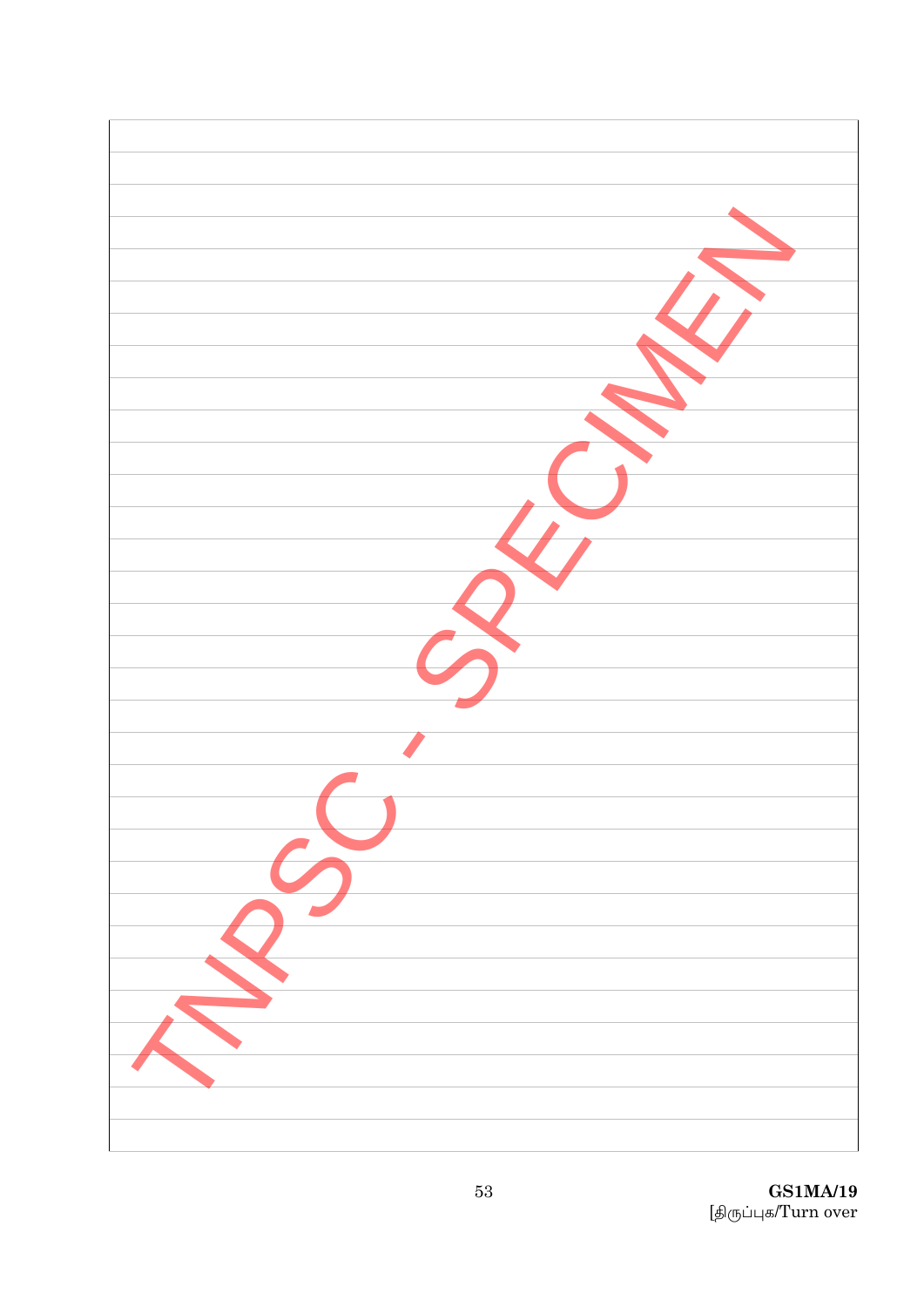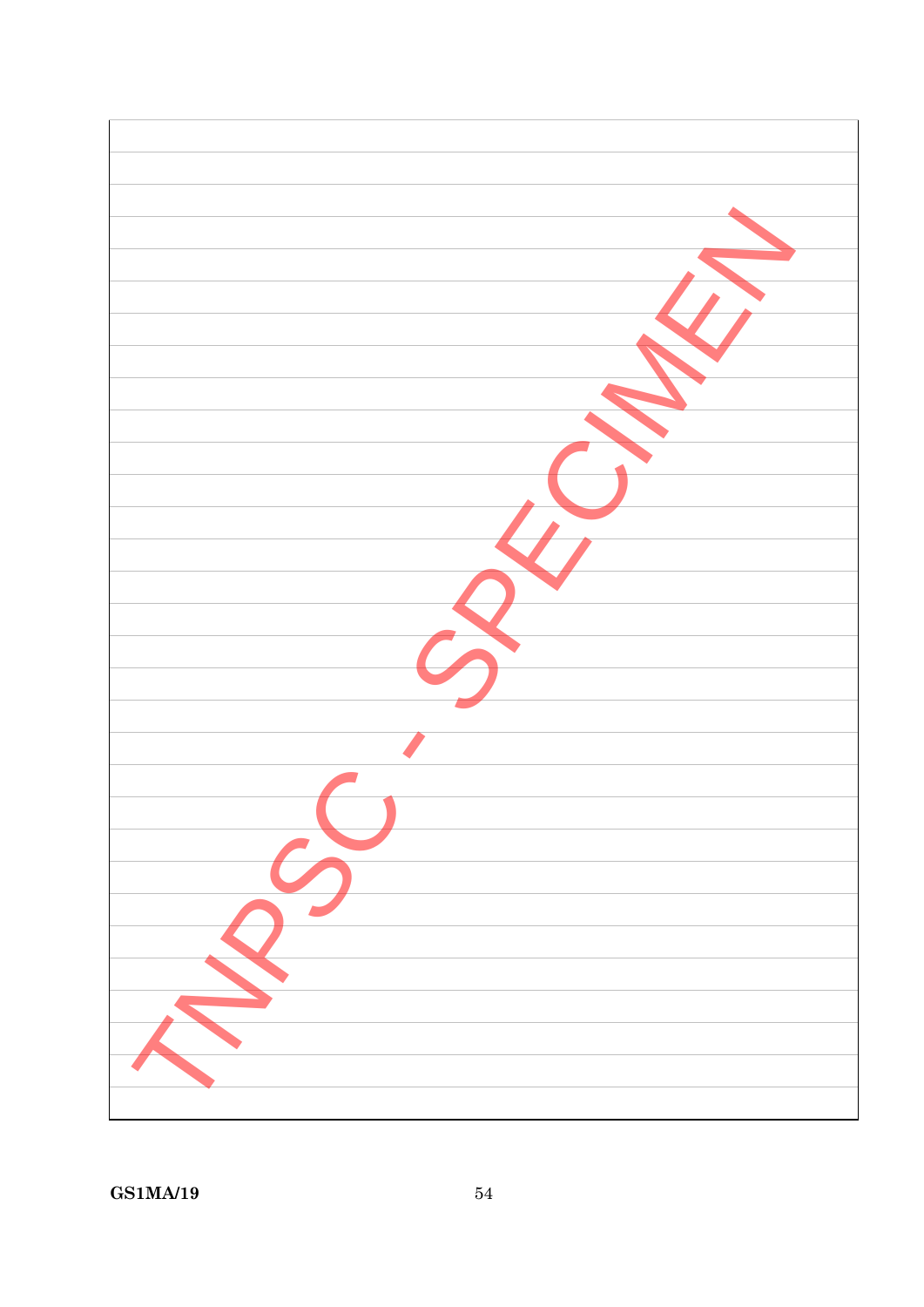| $\underset{25}{\text{Q.No.}}$ | $\frac{8}{9}, \frac{10}{27}, \frac{32}{81}$ ஆகியவற்றின் மீ.பொ.க (HCF) மற்றும் மீ.பொ.ம (LCM) காண்க. |      |  |
|-------------------------------|----------------------------------------------------------------------------------------------------|------|--|
|                               | Find the HCF and LCM of $\frac{8}{9}$ , $\frac{10}{27}$ and $\frac{32}{81}$ .                      | (15) |  |
|                               | விடை / ANSWER                                                                                      |      |  |
|                               |                                                                                                    |      |  |
|                               |                                                                                                    |      |  |
|                               |                                                                                                    |      |  |
|                               |                                                                                                    |      |  |
|                               |                                                                                                    |      |  |
|                               |                                                                                                    |      |  |
|                               |                                                                                                    |      |  |
|                               |                                                                                                    |      |  |
|                               |                                                                                                    |      |  |
|                               |                                                                                                    |      |  |
|                               |                                                                                                    |      |  |
|                               |                                                                                                    |      |  |
|                               |                                                                                                    |      |  |
|                               |                                                                                                    |      |  |
|                               |                                                                                                    |      |  |
|                               |                                                                                                    |      |  |
|                               |                                                                                                    |      |  |
|                               |                                                                                                    |      |  |
|                               |                                                                                                    |      |  |
|                               |                                                                                                    |      |  |
|                               |                                                                                                    |      |  |
|                               |                                                                                                    |      |  |
|                               |                                                                                                    |      |  |
|                               |                                                                                                    |      |  |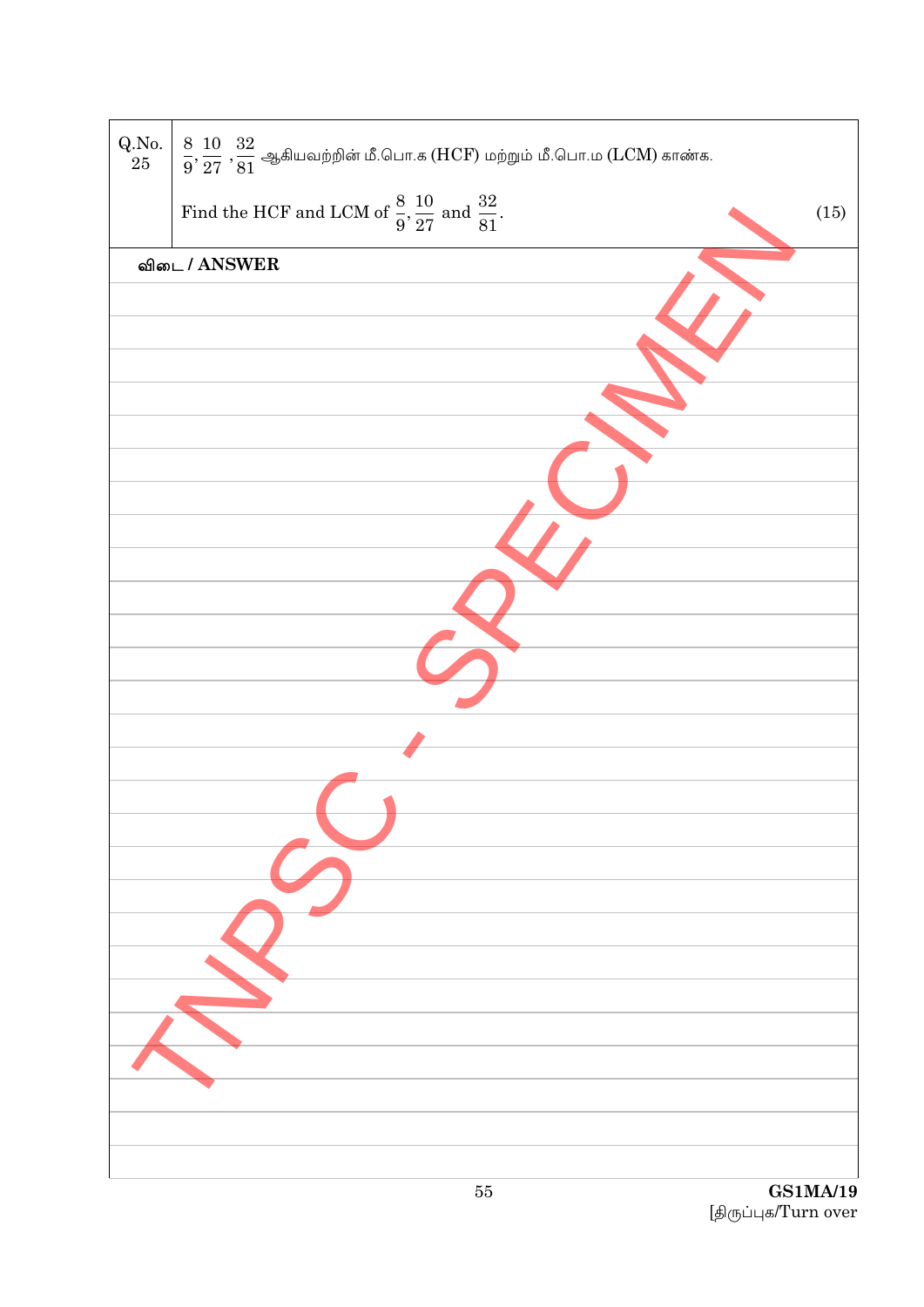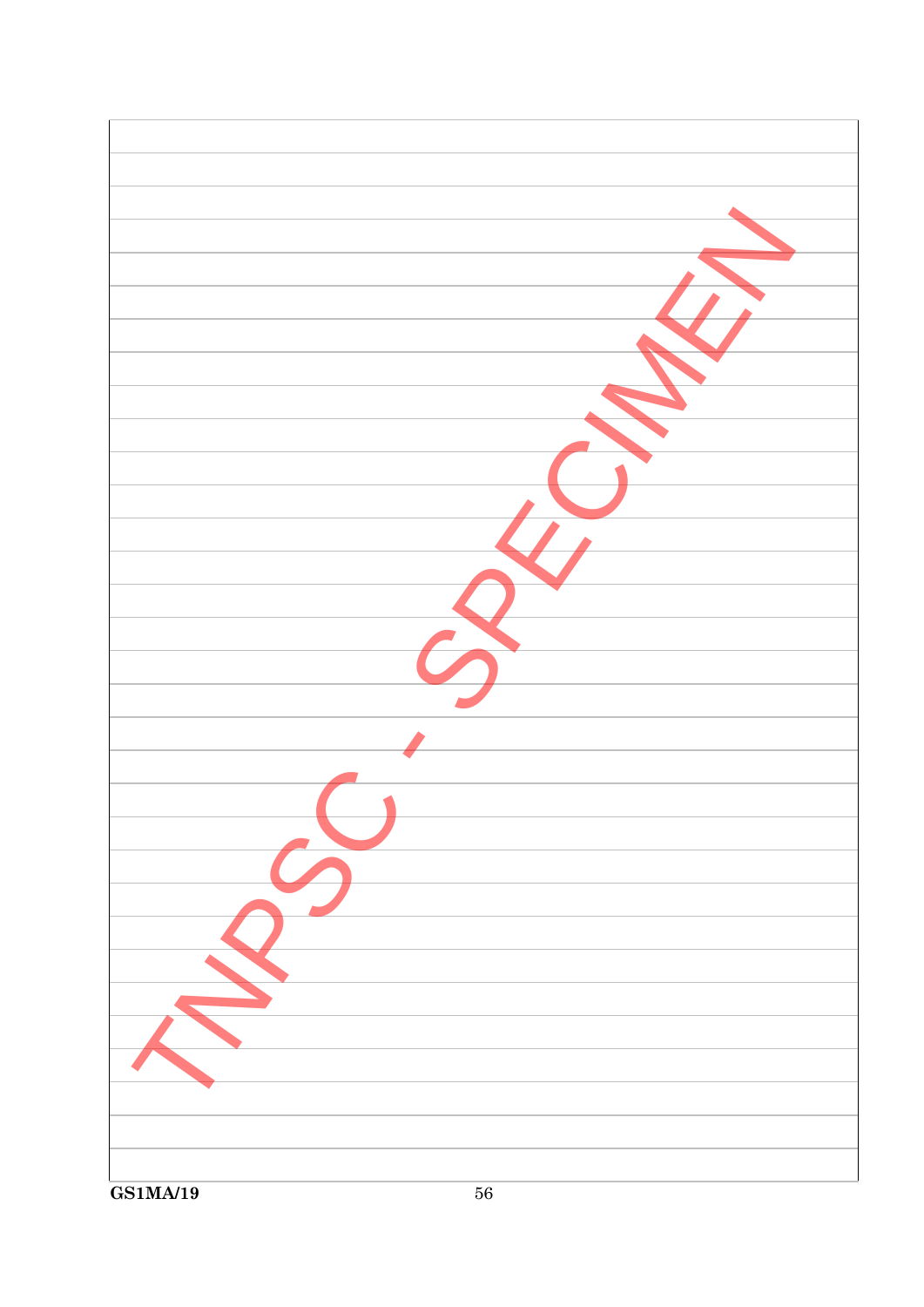| Q.No.<br>26 | $(\bigoplus)$ | இரு எண்களுக்கு இடையே உள்ள வேறுபாடு 5, அவற்றின் வா்க்கங்களுக்கு இடையே<br>உள்ள வேறுபாடு 75 எனில் அவ்விரு எண்களின் பெரிய மதிப்பு யாது?                                                                         |  |
|-------------|---------------|-------------------------------------------------------------------------------------------------------------------------------------------------------------------------------------------------------------|--|
|             | (ஆ)           | ஒரு சரிவகத்தின் பரப்பு 16 <mark>0 செ.மீ. அ</mark> வற்றின் இணைபக்கங்கள் $2:3$ என்ற விகிதத்தில்<br>அமைந்துள்ளன. அவற்றிற்கு இடையே உள்ள செங்குத்து தொலைவு 16 செ.மீ எனில்,<br>அதில் சிறிய பக்கத்தின் நீளம் யாது? |  |
|             | (a)           | The difference between two numbers is 5 and the difference between their<br>squares is 75, find the larger number.<br>$(7\%)$                                                                               |  |
|             | (b)           | The area of a trapezium is 160 cm <sup>2</sup> . If its parallel sides are in ratio $2:3$ and                                                                                                               |  |
|             |               | the perpendicular distance between them is 16 cm, find the smaller of parallel<br>sides.<br>$(7\%)$                                                                                                         |  |
|             |               | விடை / ANSWER                                                                                                                                                                                               |  |
|             |               |                                                                                                                                                                                                             |  |
|             |               |                                                                                                                                                                                                             |  |
|             |               |                                                                                                                                                                                                             |  |
|             |               |                                                                                                                                                                                                             |  |
|             |               |                                                                                                                                                                                                             |  |
|             |               |                                                                                                                                                                                                             |  |
|             |               |                                                                                                                                                                                                             |  |
|             |               |                                                                                                                                                                                                             |  |
|             |               |                                                                                                                                                                                                             |  |
|             |               |                                                                                                                                                                                                             |  |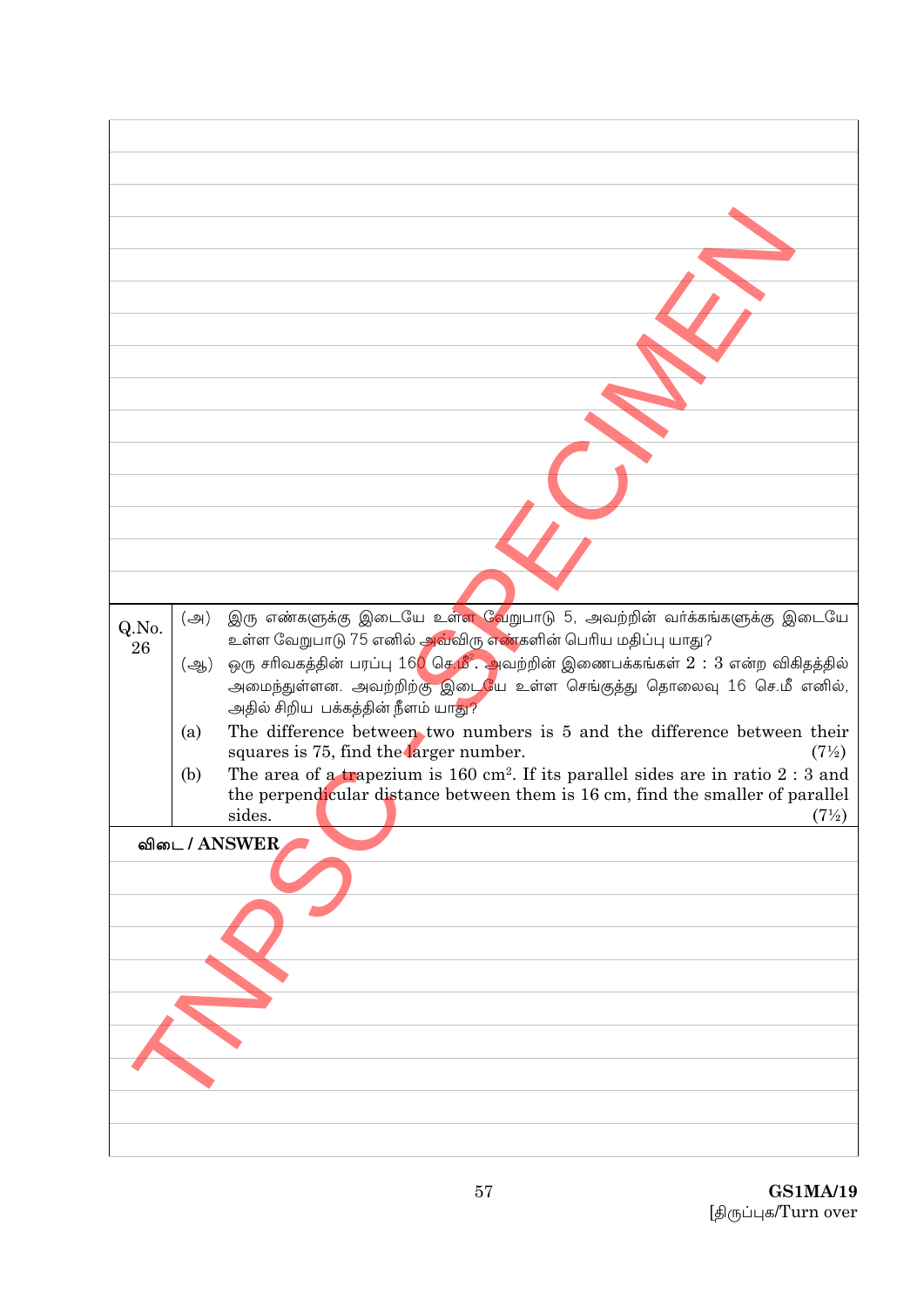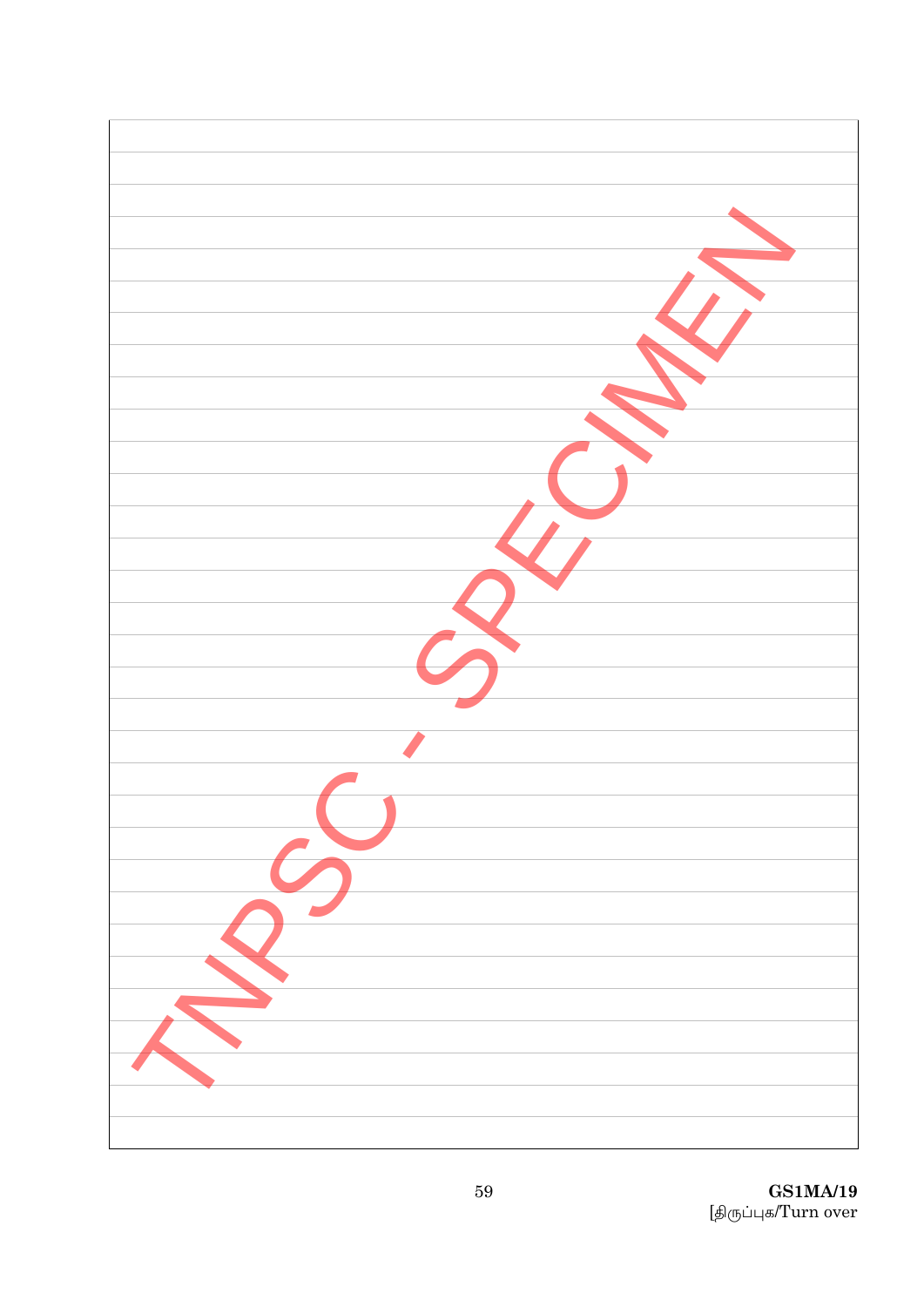TNPSC - SPECIMENT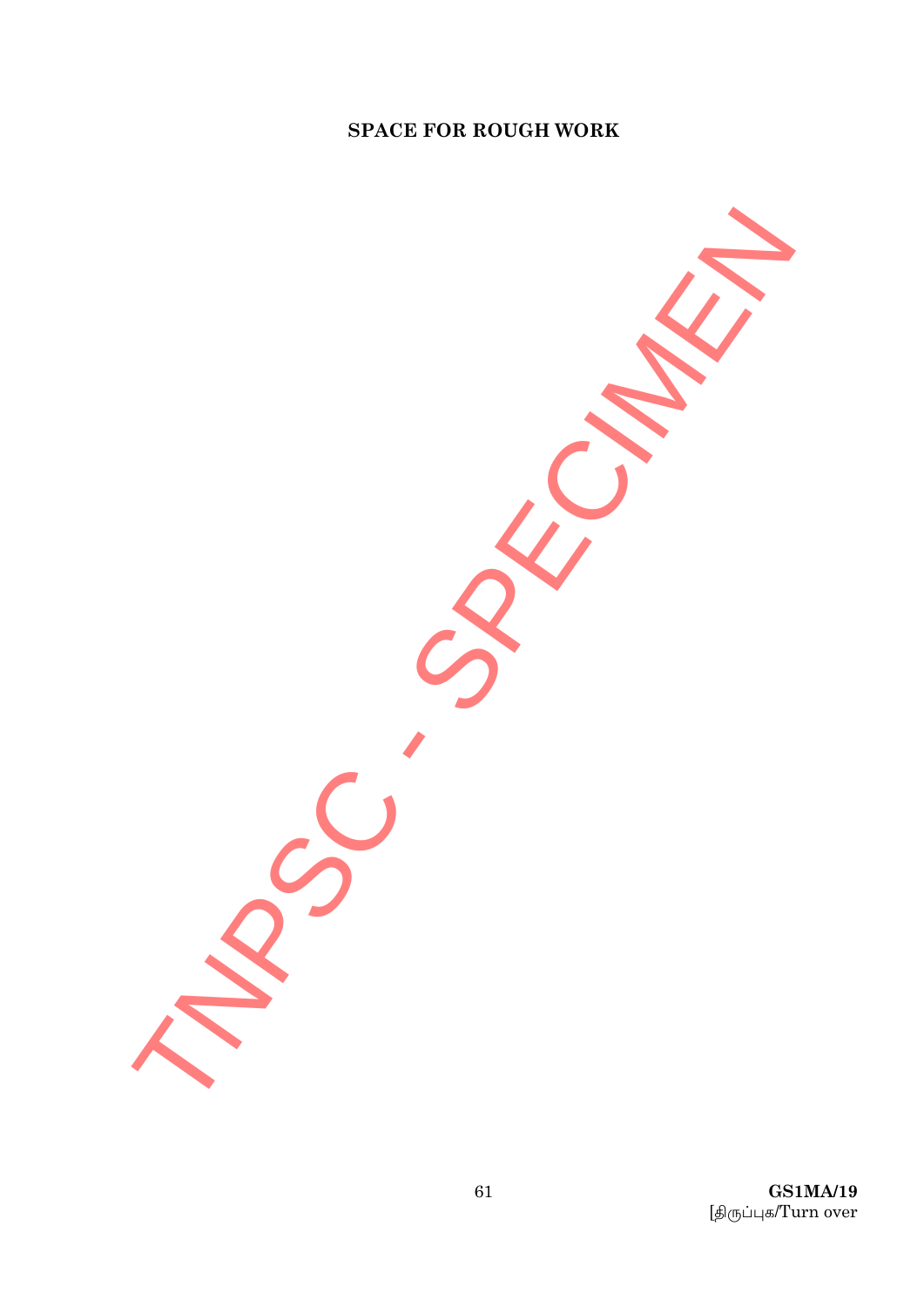TNPSC - SPECIMENT